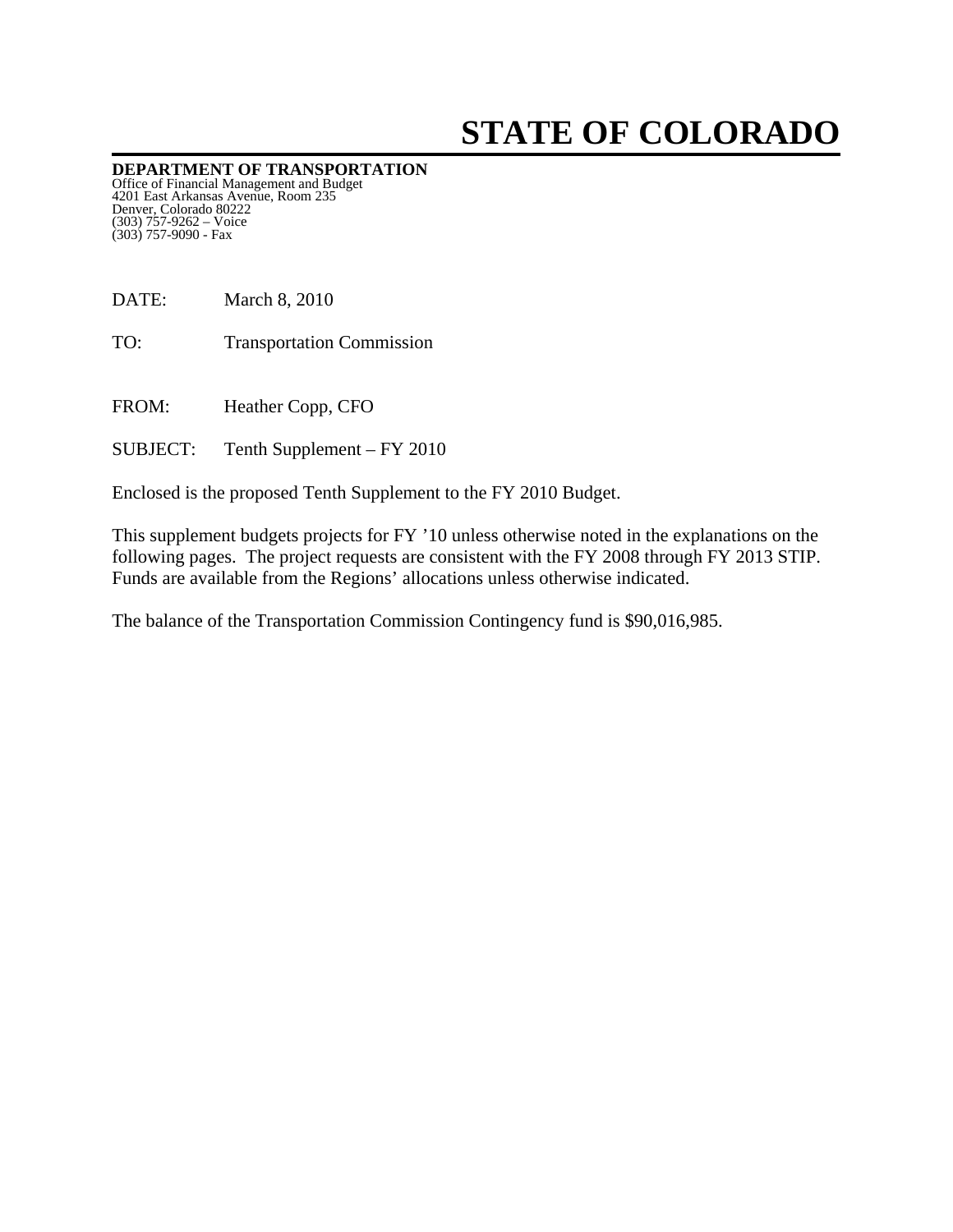Transportation Commission 10th Supplement of FY 2010 March 2010 Page 2 of 21

#### **SYSTEM QUALITY INVESTMENT CATEGORY**

"Activities, programs, and projects that maintain the function and aesthetics of the existing transportation infrastructure"

#### **Budget actions requested:**

#### **REGION 1**

• \$200,000 of Section 9 Maintenance funding is requested to be transferred to the Regional Priority Program to conduct a feasibility study for upgrade of the existing fire suppression system in the Eisenhower Johnson Memorial Tunnels (EJMT). Current fire suppression practices are based on the technology of the 1970's. The proposed study will review existing technologies and develop recommendations for upgrades to ensure the safety and operational future of the tunnels. (17810/10000…)

|                             | Carrent Dauget Components by Thuse, I unuing Trogram, Tisear Tear |                    |                |                     |                         |                |                 |  |  |  |  |
|-----------------------------|-------------------------------------------------------------------|--------------------|----------------|---------------------|-------------------------|----------------|-----------------|--|--|--|--|
| Phase                       | Funding                                                           | <b>Budget from</b> | <b>Budget</b>  | <b>Total Budget</b> | <b>Tenth Supplement</b> | <b>Revised</b> | <b>Expended</b> |  |  |  |  |
| of Work                     | Program                                                           | <b>Prior Years</b> | <b>FY 2010</b> | <b>To-Date</b>      | <b>Action</b>           | <b>Budget</b>  | <b>To-Date</b>  |  |  |  |  |
| Design                      | Federal-Aid                                                       | \$0                | \$0            | \$0                 | \$0\$                   |                | \$0             |  |  |  |  |
|                             | State MLOS                                                        | \$0                | \$0            | \$0                 | \$200,000               | \$200,000      | \$0             |  |  |  |  |
|                             | <b>Total Design</b>                                               | \$0                | \$0            | \$0                 | \$200,000               | \$200,000      | \$0             |  |  |  |  |
| <b>Total Project Budget</b> |                                                                   | \$0                | \$0            | \$0                 | \$200,000               | \$200,000      | \$0             |  |  |  |  |

**Current Budget Components by Phase, Funding Program, Fiscal Year**

• \$2,200,000 of Section 9 Maintenance funding is requested to be transferred to the Regional Priority Program for upgrades to the Eisenhower Johnson Memorial Tunnels (EJMT) ventilation system. Inspection reports have identified the motor control switchgear and associated wiring as critical elements to be replaced for the ventilation system, which dates back to the 1970's. The project is utilizing the alternative contracting method of Construction Manager/General Contractor (CM/GC), with the goal of reducing the total project cost. Advertisement is scheduled for November 2010. (17148/10000…)

|              |                             | Current Budget Components by I hase, Funding I rogram, Fiscar Tear |                |                     |                         |                |                 |
|--------------|-----------------------------|--------------------------------------------------------------------|----------------|---------------------|-------------------------|----------------|-----------------|
| <b>Phase</b> | <b>Funding</b>              | <b>Budget from</b>                                                 | <b>Budget</b>  | <b>Total Budget</b> | <b>Tenth Supplement</b> | <b>Revised</b> | <b>Expended</b> |
| of Work      | Program                     | <b>Prior Years</b>                                                 | <b>FY 2010</b> | <b>To-Date</b>      | <b>Action</b>           | <b>Budget</b>  | <b>To-Date</b>  |
| Design       | Federal-Aid Discretionary   | \$0                                                                | \$177,857      | \$177,857           | \$0                     | \$177,857      | \$17,987        |
|              | Senate Bill 1               | \$210,000                                                          | \$0            | \$210,000           | \$0                     | \$210,000      | \$117,683       |
|              | State MLOS                  | \$0                                                                | \$0            | \$0                 | \$362,000               | \$362,000      | \$0             |
|              | <b>Total Design</b>         | \$210,000                                                          | \$177,857      | \$387,857           | \$362,000               | \$749,857      | \$135,670       |
| Construction | Federal-Aid                 | \$0                                                                | \$0            | \$0                 | \$0                     | \$0            | \$0             |
|              | Senate Bill 1               | \$190,000                                                          | \$0            | \$190,000           | \$0                     | \$190,000      | \$0             |
|              | State MLOS                  | \$0                                                                | \$0            | \$0                 | \$1,838,000             | \$1,838,000    | \$0             |
|              | <b>Total Construction</b>   | \$190,000                                                          | \$0            | \$190,000           | \$1,838,000             | \$2,028,000    | \$0             |
|              | <b>Total Project Budget</b> | \$400,000                                                          | \$177,857      | \$577,857           | \$2,200,000             | \$2,777,857    | \$135,670       |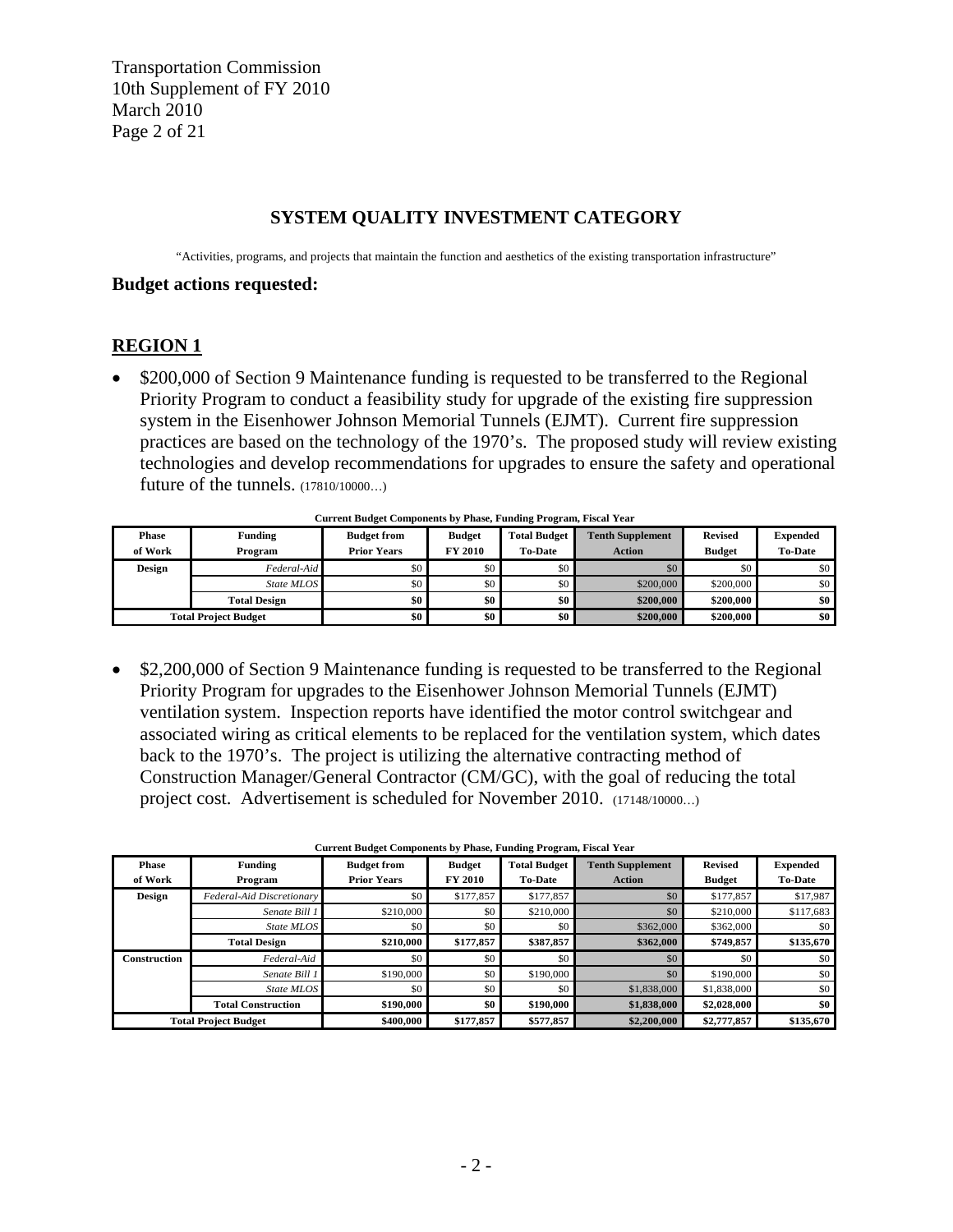Transportation Commission 10th Supplement of FY 2010 March 2010 Page 3 of 21

• \$100,000 of state Gaming funds is requested for transfer from the SH 119 Main Street South project to the US 6 and SH 119 PE/ROW Corridor project. Additional funds are needed for a task order for ROW plans and monumentation for mapping along US 6 in Clear Creek Canyon. (16440/1000064684)

| <b>Phase</b><br>of Work | Funding<br>Program          | <b>Budget from</b><br><b>Prior Years</b> | <b>Budget</b><br><b>FY 2010</b> | <b>Total Budget</b><br><b>To-Date</b> | <b>Tenth Supplement</b><br><b>Action</b> | <b>Revised</b><br><b>Budget</b> | <b>Expended</b><br><b>To-Date</b> |
|-------------------------|-----------------------------|------------------------------------------|---------------------------------|---------------------------------------|------------------------------------------|---------------------------------|-----------------------------------|
| <b>Design</b>           | Federal-Aid                 | \$0                                      | \$0                             | \$0                                   | \$0                                      | \$0                             | \$0                               |
|                         | <b>State Gaming</b>         | \$25,000                                 | \$0                             | \$25,000                              | \$0                                      | \$25,000                        | \$14,900                          |
|                         | <b>Total Design</b>         | \$25,000                                 | \$0                             | \$25,000                              | \$0                                      | \$25,000                        | \$14,900                          |
| <b>ROW</b>              | Federal-Aid                 | \$0                                      | \$0                             | \$0                                   | \$0                                      | \$0                             | \$0                               |
|                         | <b>State Gaming</b>         | \$460,000                                | \$0                             | \$460,000                             | \$100,000                                | \$560,000                       | \$354,890                         |
|                         | <b>Total ROW</b>            | \$460,000                                | \$0                             | \$460,000                             | \$100,000                                | \$560,000                       | \$354,890                         |
|                         | <b>Total Project Budget</b> |                                          | \$0                             | \$485,000                             | \$100,000                                | \$585,000                       | \$354,890                         |

#### **Current Budget Components by Phase, Funding Program, Fiscal Year**

• \$400,000 of region Bridge Program funding is requested for bridge replacement design of Structure F-12-P and Structure F-12-Q, located on I-70 at milepost 207 in Summit County. (17723/1000064648)

| <b>Phase</b>                | <b>Funding</b>      | <b>Budget from</b> | <b>Budget</b>  | <b>Total Budget</b> | <b>Tenth Supplement</b> | <b>Revised</b> | <b>Expended</b> |
|-----------------------------|---------------------|--------------------|----------------|---------------------|-------------------------|----------------|-----------------|
| of Work                     | Program             | <b>Prior Years</b> | <b>FY 2010</b> | <b>To-Date</b>      | Action                  | <b>Budget</b>  | <b>To-Date</b>  |
| Design                      | Federal-Aid         | \$0                | \$0            | \$0                 | \$320,000               | \$320,000      | \$0             |
|                             | <b>State</b>        | \$0                | \$0            | \$0                 | \$80,000                | \$80,000       | \$0             |
|                             | <b>Total Design</b> | \$0                | \$0            | \$0                 | \$400,000               | \$400,000      | \$0             |
| <b>Total Project Budget</b> |                     | \$0                | \$0            | \$0                 | \$400,000               | \$400,000      | \$0             |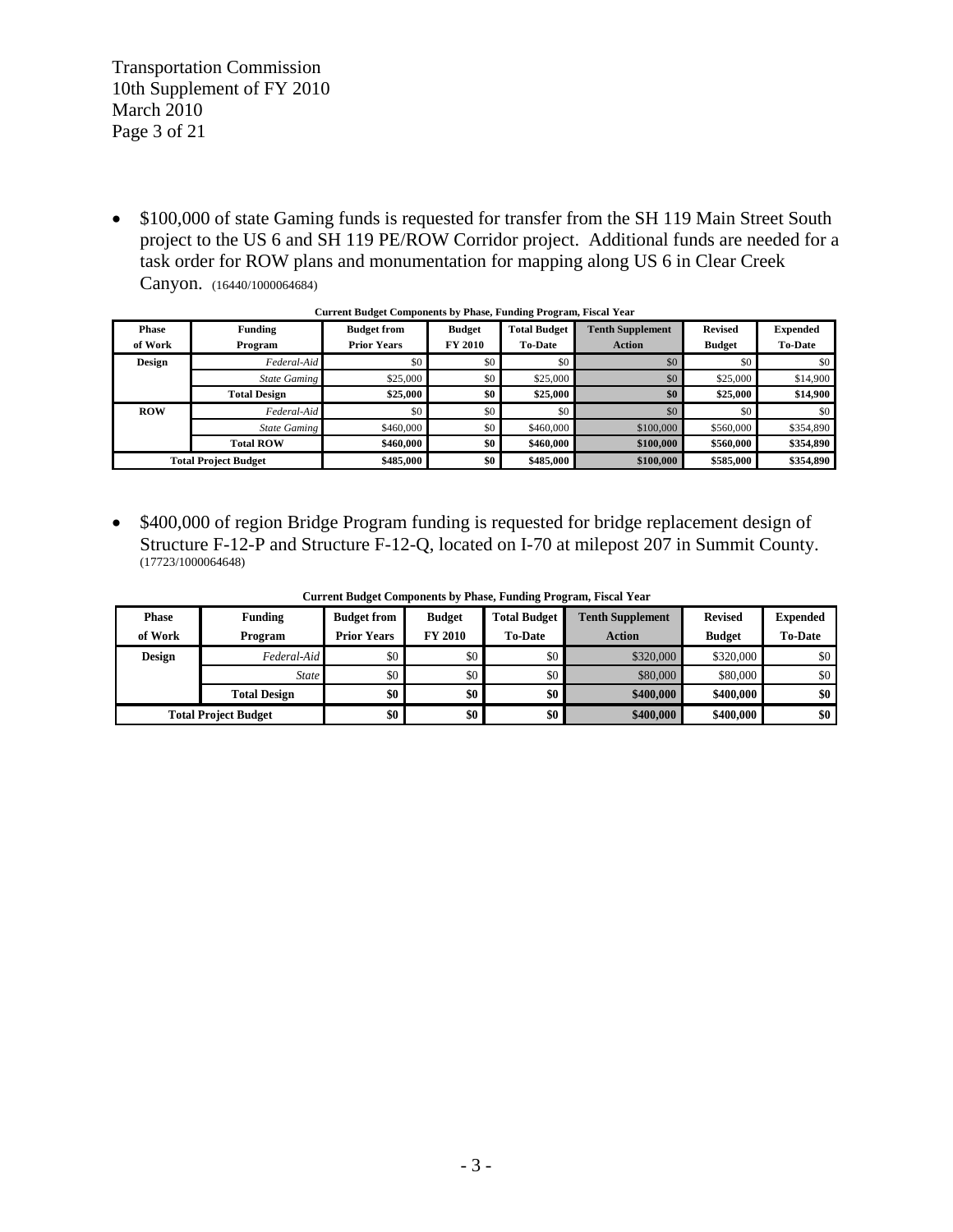Transportation Commission 10th Supplement of FY 2010 March 2010 Page 4 of 21

### **REGION 2**

• \$7,400,000 of the TC's additional allocation for FY 2010 Surface Treatment program is requested to resurface 8.2 miles of I-25. Project limits extend from 1.0 mile south of Pueblo to north of US 50B. Advertisement is scheduled for March 2010. (17746/10000…)

| <b>Phase</b>                | <b>Funding</b>            | <b>Budget from</b> | <b>Budget</b>  | <b>Total Budget</b> | <b>Tenth Supplement</b> | <b>Revised</b> | <b>Expended</b> |
|-----------------------------|---------------------------|--------------------|----------------|---------------------|-------------------------|----------------|-----------------|
| of Work                     | Program                   | <b>Prior Years</b> | <b>FY 2010</b> | <b>To-Date</b>      | <b>Action</b>           | <b>Budget</b>  | <b>To-Date</b>  |
| Construction                | Federal-Aid               | \$0                | \$2,053,569    | \$2,053,569         | \$6,749,540             | \$8,803,109    | \$0             |
|                             | <b>State</b>              | \$0                | \$197,905      | \$197,905           | \$650,460               | \$848,365      | \$0             |
|                             | <b>Total Construction</b> | \$0                | \$2,251,474    | \$2,251,474         | \$7,400,000             | \$9,651,474    | \$0             |
| <b>Total Project Budget</b> |                           | \$0                | \$2,251,474    | \$2,251,474         | \$7,400,000             | \$9,651,474    | \$0             |

| <b>Current Budget Components by Phase, Funding Program, Fiscal Year</b> |  |  |
|-------------------------------------------------------------------------|--|--|
|                                                                         |  |  |

### **REGION 3**

• \$147,520 of region Bridge Program funding is requested to establish design phase for a construction project to repair Castle Creek Bridge (Structure H-09-B) located on SH 82 in Pitkin County. Advertisement is scheduled for October 2010. (17776/1000065021)

|               | Current Duuget Components by 1 mase, 1 unuing 1 rogram, 1 isear 1 car |                    |                  |                     |                         |                |                 |  |  |  |
|---------------|-----------------------------------------------------------------------|--------------------|------------------|---------------------|-------------------------|----------------|-----------------|--|--|--|
| <b>Phase</b>  | <b>Funding</b>                                                        | <b>Budget from</b> | <b>Budget</b>    | <b>Total Budget</b> | <b>Tenth Supplement</b> | <b>Revised</b> | <b>Expended</b> |  |  |  |
| of Work       | Program                                                               | <b>Prior Years</b> | <b>FY 2010</b>   | <b>To-Date</b>      | <b>Action</b>           | <b>Budget</b>  | <b>To-Date</b>  |  |  |  |
| <b>Design</b> | Federal-Aid                                                           | \$0                | \$0              | \$0                 | \$118,016               | \$118,016      | \$0             |  |  |  |
|               | <i>State</i>                                                          | \$0                | \$0              | \$0                 | \$29,504                | \$29,504       | \$0             |  |  |  |
|               | <b>Total Design</b>                                                   | \$0                | \$0 <sub>1</sub> | \$0                 | \$147,520               | \$147,520      | \$0             |  |  |  |
|               | <b>Total Project Budget</b>                                           | \$0                | \$0              | \$0                 | \$147,520               | \$147,520      | \$0             |  |  |  |

**Current Budget Components by Phase, Funding Program, Fiscal Year**

• \$10,700,430 is requested for reconstruction and widening of I-70 east of 24 Road within the city of Grand Junction. Funding is comprised of \$3.7 million Regional Priority Program funding; \$3.0 million Surface Treatment; \$4.0 million FASTER Safety. Advertisement is scheduled for May 2010. (17318/1000064409)

| <b>Phase</b>                | <b>Funding</b>            | <b>Budget from</b> | <b>Budget</b>  | <b>Total Budget</b> | <b>Tenth Supplement</b> | <b>Revised</b> | <b>Expended</b> |
|-----------------------------|---------------------------|--------------------|----------------|---------------------|-------------------------|----------------|-----------------|
| of Work                     | Program                   | <b>Prior Years</b> | <b>FY 2010</b> | <b>To-Date</b>      | <b>Action</b>           | <b>Budget</b>  | <b>To-Date</b>  |
| Construction                | Federal-Aid               | \$0                | \$0            | \$0                 | \$5,547,286             | \$5,547,286    | \$0             |
|                             | <b>FASTER Safety</b>      | \$0                | \$0            | \$0\$               | \$4,000,000             | \$4,000,000    | \$0             |
|                             | <b>State</b>              | \$0                | \$0            | \$0\$               | \$1,153,144             | \$1,153,144    | $\$0$           |
|                             | <b>Total Construction</b> | \$0                | \$0            | \$0                 | \$10,700,430            | \$10,700,430   | \$0             |
| <b>Total Project Budget</b> |                           | \$0                | \$0            | \$0                 | \$10,700,430            | \$10,700,430   | \$0             |

**Current Budget Components by Phase, Funding Program, Fiscal Year**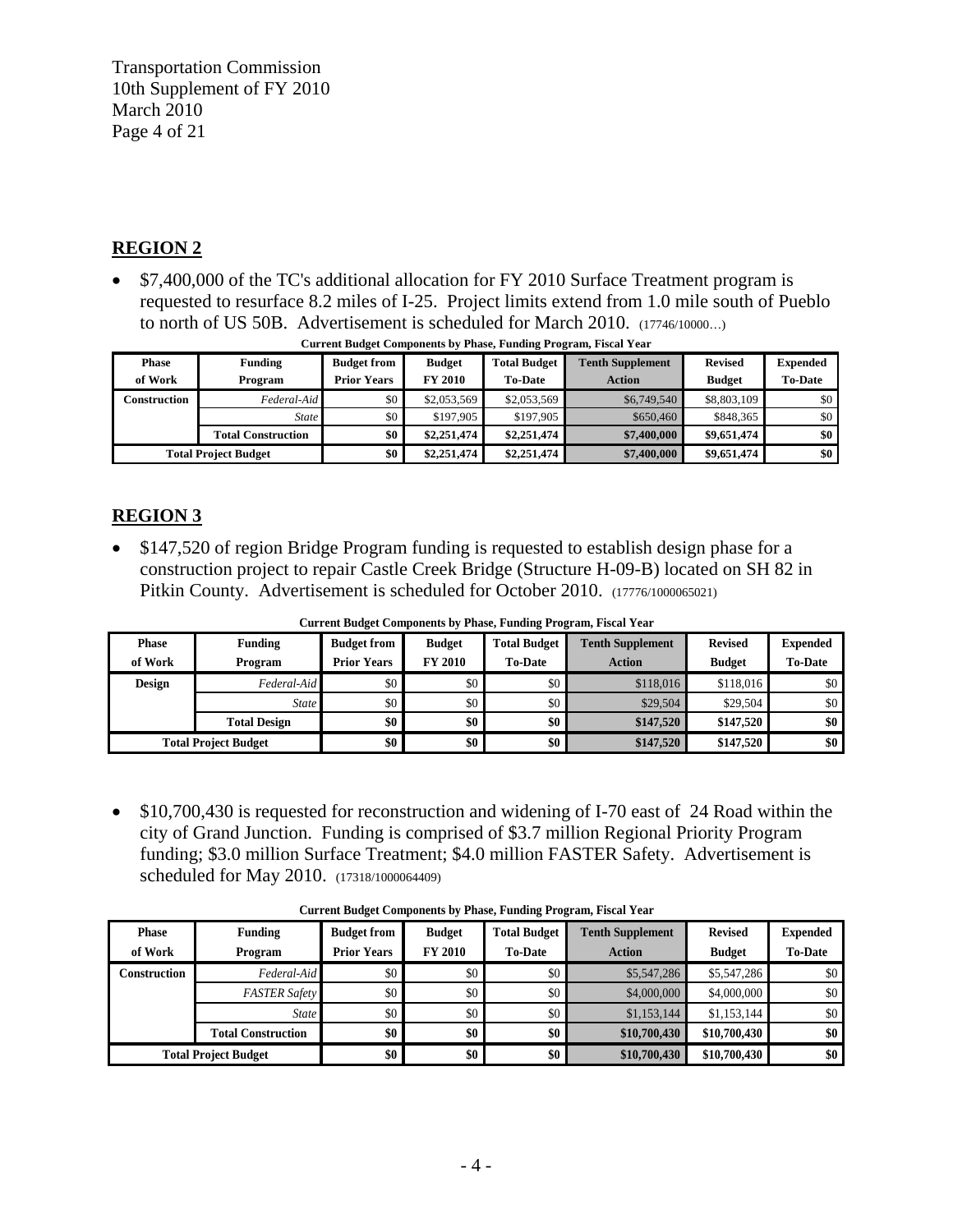Transportation Commission 10th Supplement of FY 2010 March 2010 Page 5 of 21

### **REGION 4**

• \$600,000 of region Bridge Program funding is requested for bridge rehabilitation design for Structure B-17-C, located on US 85 in Weld County. The design of this project was deferred in the push to get ARRA and FASTER projects designed and advertised. The additional design funding is needed for a project-specific contract to hire a consultant to complete design and have the plans on the shelf. The estimated construction cost is \$5,000,000. Anticipated construction advertisement date is June 2011. (15520/1000064492)

| <b>Phase</b>                | <b>Funding</b>      | <b>Budget from</b> | <b>Budget</b>    | <b>Total Budget</b> | <b>Tenth Supplement</b> | <b>Revised</b> | <b>Expended</b> |
|-----------------------------|---------------------|--------------------|------------------|---------------------|-------------------------|----------------|-----------------|
| of Work                     | Program             | <b>Prior Years</b> | <b>FY 2010</b>   | <b>To-Date</b>      | <b>Action</b>           | <b>Budget</b>  | <b>To-Date</b>  |
| Design                      | $Federal$ -Aid      | \$200,000          | \$0              | \$200,000           | \$480,000               | \$680,000      | \$1,998         |
|                             | <b>State</b>        | \$50,000           | \$0              | \$50,000            | \$120,000               | \$120,000      | \$457           |
|                             | <b>Total Design</b> | \$250,000          | \$0 <sub>1</sub> | \$250,000           | \$600,000               | \$800,000      | \$2,455         |
| <b>Total Project Budget</b> |                     | \$250,000          | \$0              | \$250,000           | \$600,000               | \$800,000      | \$2,455         |

**Current Budget Components by Phase, Funding Program, Fiscal Year**

• \$610,000 of region Bridge Program funding is requested for bridge replacement design of the St. Vrain Bridge (Structure D-17-AK), located on SH 66. Advertisement is scheduled for July 2012. (17621/1000064488)

| <b>Phase</b><br>of Work     | <b>Funding</b><br>Program | <b>Budget from</b><br><b>Prior Years</b> | <b>Budget</b><br><b>FY 2010</b> | <b>Total Budget</b><br><b>To-Date</b> | <b>Tenth Supplement</b><br><b>Action</b> | <b>Revised</b><br><b>Budget</b> | <b>Expended</b><br><b>To-Date</b> |
|-----------------------------|---------------------------|------------------------------------------|---------------------------------|---------------------------------------|------------------------------------------|---------------------------------|-----------------------------------|
| <b>Design</b>               | Federal-Aid               | \$0                                      | \$0                             | \$0                                   | \$493,859                                | \$493,859                       | \$0                               |
|                             | <b>State</b>              | \$0                                      | \$0                             | \$0                                   | \$116,141                                | \$116,141                       | \$0                               |
|                             | <b>Total Design</b>       | \$0                                      | \$0                             | \$0                                   | \$610,000                                | \$610,000                       | \$0                               |
| <b>Total Project Budget</b> |                           | \$0                                      | \$0                             | \$0                                   | \$610,000                                | \$610,000                       | \$0                               |

**Current Budget Components by Phase, Funding Program, Fiscal Year**

• \$1,100,000 of region Bridge Program funding is requested for bridge replacement design of Structure C-16-D, located on SH 14 over the Cache La Poudre in Fort Collins. Advertisement is scheduled for July 2010. (16660/1000064493)

| <b>Phase</b>                | <b>Funding</b>      | <b>Budget from</b> | <b>Budget</b>  | <b>Total Budget</b> | <b>Tenth Supplement</b> | <b>Revised</b> | <b>Expended</b> |
|-----------------------------|---------------------|--------------------|----------------|---------------------|-------------------------|----------------|-----------------|
| of Work                     | Program             | <b>Prior Years</b> | <b>FY 2010</b> | <b>To-Date</b>      | Action                  | <b>Budget</b>  | <b>To-Date</b>  |
| <b>Design</b>               | Federal-Aid         | \$200,000          | \$0            | \$200,000           | \$880,000               | \$1,080,000    | \$99,930        |
|                             | <b>State</b>        | \$50,000           | \$0            | \$50,000            | \$220,000               | \$270,000      | \$30,195        |
|                             | <b>Total Design</b> | \$250,000          | \$0            | \$250,000           | \$1,100,000             | \$1,350,000    | \$130,125       |
| <b>Total Project Budget</b> |                     | \$250,000          | \$0            | \$250,000           | \$1,100,000             | \$1,350,000    | \$130,125       |

**Current Budget Components by Phase, Funding Program, Fiscal Year**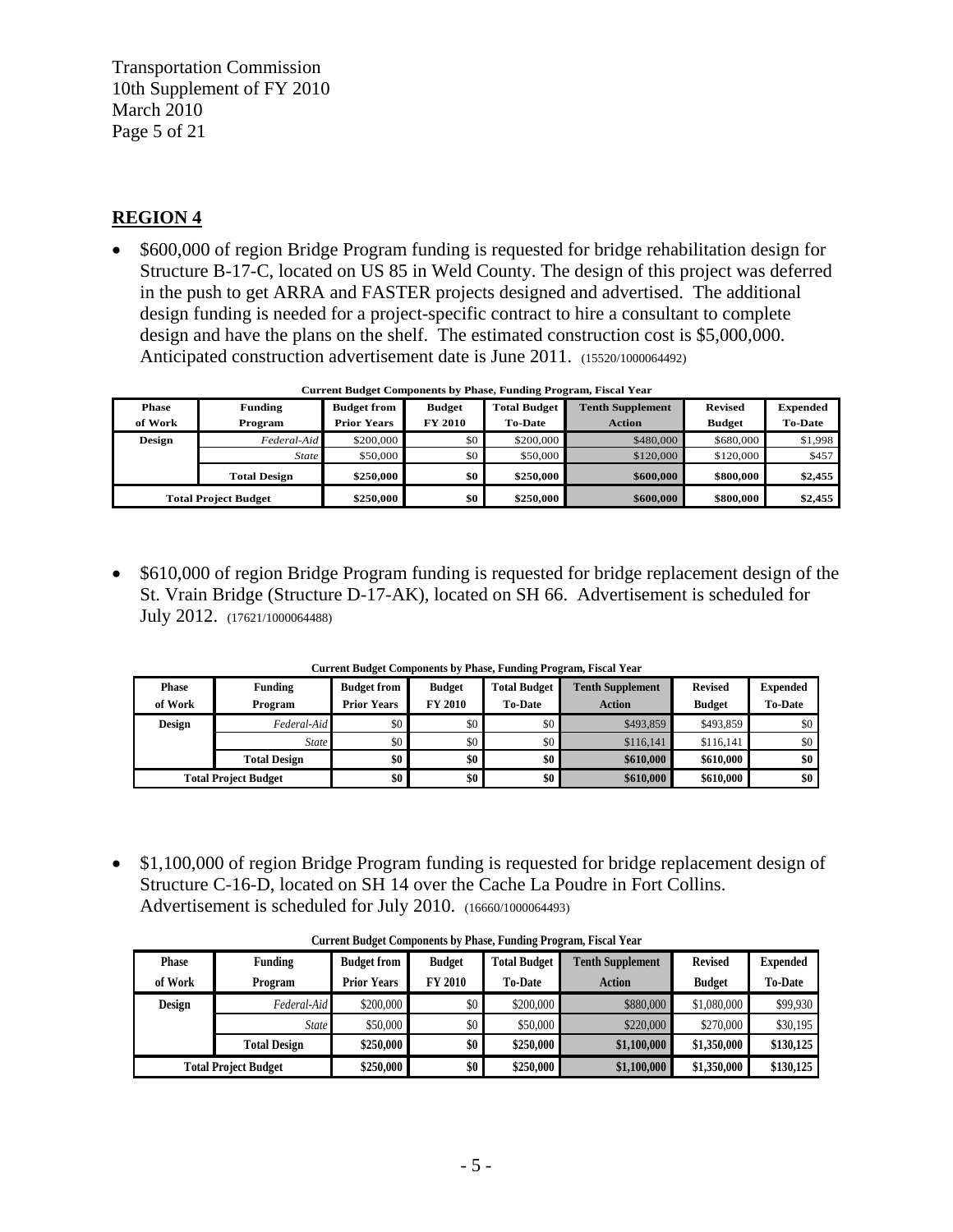Transportation Commission 10th Supplement of FY 2010 March 2010 Page 6 of 21

• \$1,345,000 of local agency funding (city of Berthoud) is requested for merger with \$328,676 of Surface Treatment Program funding for the resurfacing of SH 56:  $5<sup>th</sup>$  Street to Bert's Corner. This is a local project, incorporating additional resurfacing work for the benefit of the State. If the state were to design, advertise, and construct these additional items separately, it would easily double the \$300,000. Advertisement is scheduled for April 2010.  $(16740/1000065012)$ 

| <b>Phase</b>                | Funding                   | <b>Budget from</b> | <b>Budget</b>  | <b>Total Budget</b> | <b>Tenth Supplement</b> | <b>Revised</b> | <b>Expended</b> |
|-----------------------------|---------------------------|--------------------|----------------|---------------------|-------------------------|----------------|-----------------|
| of Work                     | Program                   | <b>Prior Years</b> | <b>FY 2010</b> | <b>To-Date</b>      | <b>Action</b>           | <b>Budget</b>  | <b>To-Date</b>  |
| Construction                | Federal-Aid               | \$328,676          | \$0            | \$328,676           | \$0                     | \$328,676      | \$0             |
|                             | <b>State</b>              | \$68,324           | \$0            | \$68,324            | \$0                     | \$68,324       | \$0             |
|                             | <b>Local Entity</b>       | \$0                | \$0            | \$0                 | \$1,345,000             | \$1,345,000    | \$0             |
|                             | <b>Total Construction</b> | \$397,000          | \$0            | \$397,000           | \$1,345,000             | \$1,742,000    | \$0             |
| <b>Total Project Budget</b> |                           | \$397,000          | \$0            | \$397,000           | \$1,345,000             | \$1,742,000    | \$0             |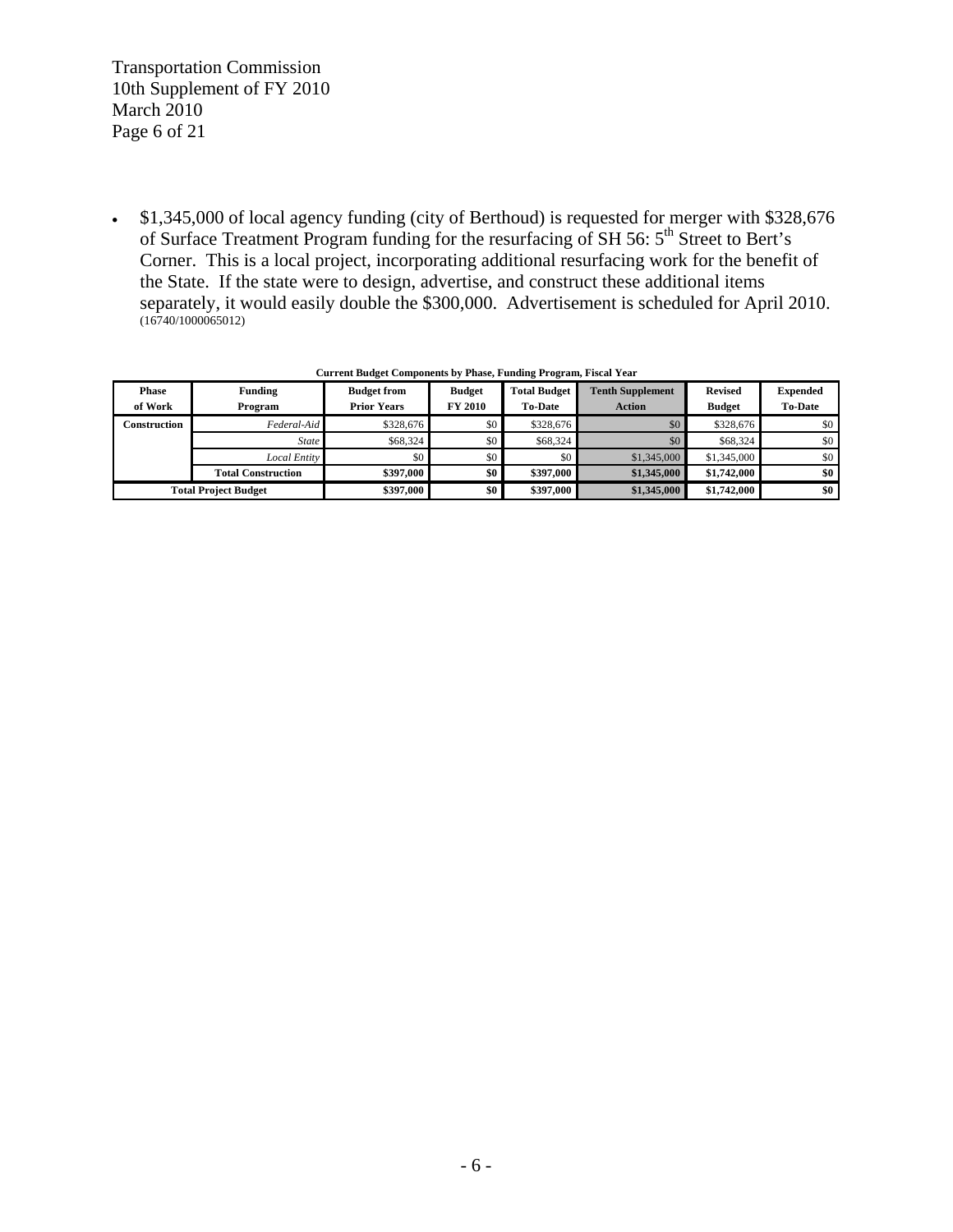Transportation Commission 10th Supplement of FY 2010 March 2010 Page 7 of 21

#### **MOBILITY INVESTMENT CATEGORY**

"Programs, services, and projects that provide for the movement of people, goods, and information."

### **REGION 2**

• \$500,000 of Regional Priority Program funding is requested for the Florence Streetscape project. This local Enhancement project will install ADA accessible sidewalks, curbs, and gutter in Florence on SH 115, from Gumaer Avenue to Pikes Peak Avenue. During the course of this project's design, it was determined to be beneficial for both the city of Florence and the Department of Transportation if existing highway drainage issues were addressed by combining the needed work into this project. The scheduled advertisement date is March 2010. (16802/10000…)

| <b>Phase</b>        | Funding                     | <b>Budget from</b> | <b>Budget</b>  | <b>Total Budget</b> | <b>Tenth Supplement</b> | <b>Revised</b> | <b>Expended</b> |
|---------------------|-----------------------------|--------------------|----------------|---------------------|-------------------------|----------------|-----------------|
| of Work             | Program                     | <b>Prior Years</b> | <b>FY 2010</b> | <b>To-Date</b>      | <b>Action</b>           | <b>Budget</b>  | <b>To-Date</b>  |
| Design              | Federal-Aid                 | \$89,760           | \$0            | \$89,760            | \$0                     | \$89,760       | \$47,804        |
|                     | <b>State</b>                | \$0                | \$0            | \$0                 | \$0                     | \$0            | \$0             |
|                     | Local                       | \$22,440           | \$0            | \$22,440            | \$0                     | \$22,440       | \$15,473        |
|                     | <b>Total Design</b>         | \$112,200          | \$0            | \$112,200           | \$0                     | \$112,200      | \$63,277        |
| <b>Construction</b> | Federal-Aid                 | \$237,240          | \$0            | \$237,240           | \$413,950               | \$651,190      | \$0             |
|                     | <b>State</b>                | \$0                | \$0            | \$0                 | \$86,050                | \$86,050       | \$0             |
|                     | Local                       | \$225,040          | \$0            | \$225,040           | \$0                     | \$225,040      | \$0             |
|                     | <b>Total Construction</b>   | \$462,280          | \$0            | \$462,280           | \$500,000               | \$962,280      | \$0             |
|                     | <b>Total Project Budget</b> | \$574,480          | \$0            | \$574,480           | \$500,000               | \$1,074,480    | \$63,277        |

**Current Budget Components by Phase, Funding Program, Fiscal Year**

### **REGION 4**

• \$20,000 of Regional Priority Program funding is requested to supplement construction of a pedestrian/bike trail on Washington County Road RR, located south of the town of Otis. CDOT's Sterling Office designed this project for Washington County and determined that concrete would be a better investment with lower maintenance cost. To cover the additional cost associated with the upgrade to concrete, Region 4 is proposing a one-time state contribution of \$20,000. Advertisement is scheduled for May 2010. (16691/1000065135)

| <b>Phase</b> | Funding                     | <b>Budget from</b> | <b>Budget</b>  | <b>Total Budget</b> | <b>Tenth Supplement</b> | <b>Revised</b> | <b>Expended</b> |
|--------------|-----------------------------|--------------------|----------------|---------------------|-------------------------|----------------|-----------------|
| of Work      | Program                     | <b>Prior Years</b> | <b>FY 2010</b> | <b>To-Date</b>      | <b>Action</b>           | <b>Budget</b>  | <b>To-Date</b>  |
| Construction | Federal-Aid                 | \$33,000           | \$62,000       | \$95,000            | \$0                     | \$95,000       | \$0             |
|              | <b>State HUTF</b>           | \$0                | \$0            | \$0                 | \$20,000                | \$20,000       | \$0             |
|              | Local Entity                | \$9,000            | \$15,500       | \$24,500            | \$0\$                   | \$24,500       | \$0             |
|              | <b>Total Construction</b>   | \$42,000           | \$77,500       | \$119.500           | \$20,000                | \$139,500      | \$0             |
|              | <b>Total Project Budget</b> | \$42,000           | \$77,500       | \$119,500           | \$20,000                | \$139,500      | \$0             |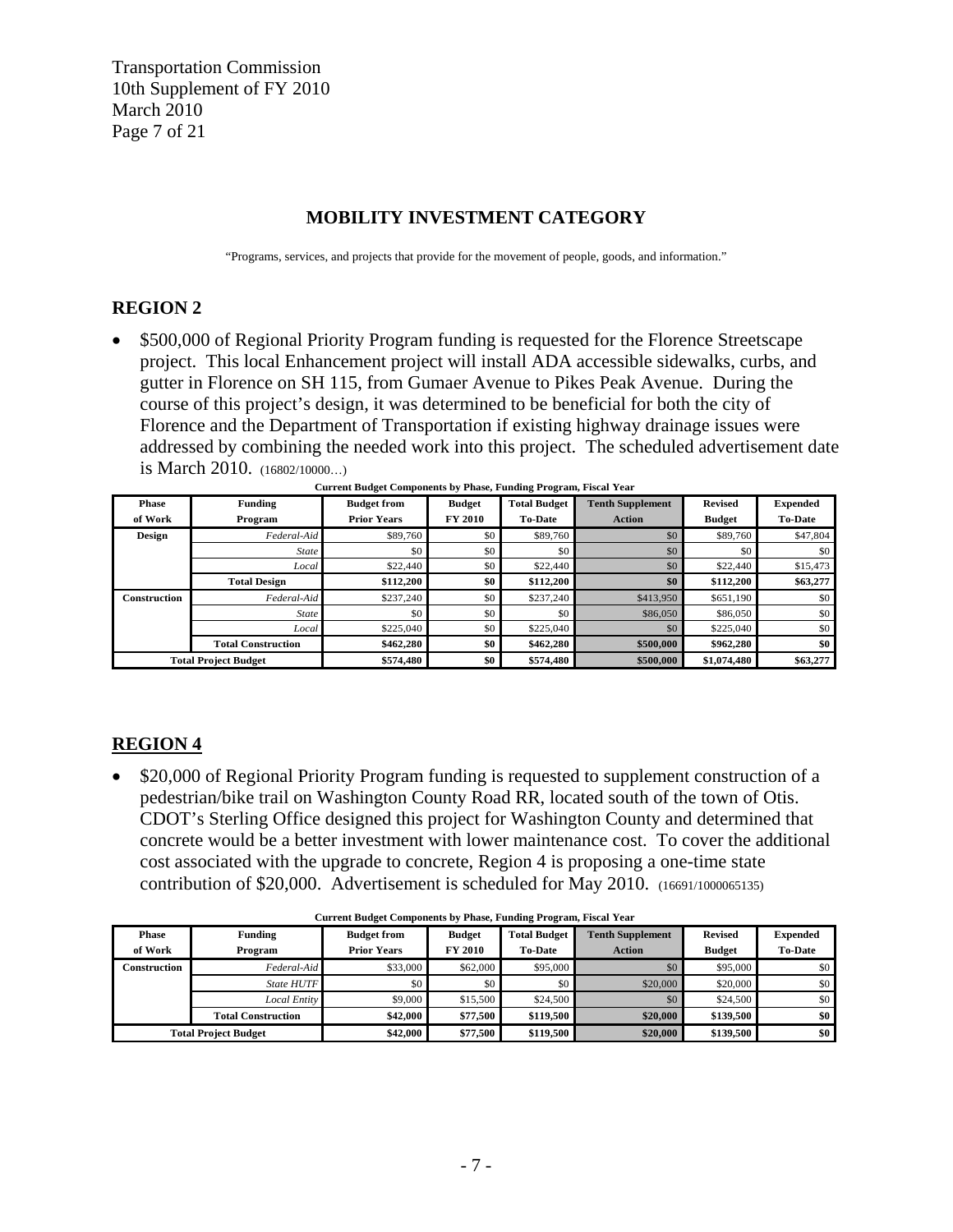Transportation Commission 10th Supplement of FY 2010 March 2010 Page 8 of 21

#### **SAFETY INVESTMENT CATEGORY**

"Services, programs, and projects that reduce fatalities, injuries, and property damage for all users of the system"

#### **Budget actions requested:**

#### **REGION 5**

• \$250,000 of Regional Priority Program funding is requested to supplement the rock fall mitigation project located on Norwood Hill on SH 145 in San Miguel County. Work will consist of rock scaling and wire mesh replacement. Advertisement is scheduled for June 2010. (16989/1000065011)

| <b>Phase</b> | <b>Funding</b>              | <b>Budget from</b> | <b>Budget</b>  | <b>Total Budget</b> | <b>Tenth Supplement</b> | <b>Revised</b> | <b>Expended</b> |
|--------------|-----------------------------|--------------------|----------------|---------------------|-------------------------|----------------|-----------------|
| of Work      | Program                     | <b>Prior Years</b> | <b>FY 2010</b> | <b>To-Date</b>      | <b>Action</b>           | <b>Budget</b>  | <b>To-Date</b>  |
| Design       | Federal-Aid                 | \$23,923           | \$0            | \$23,923            | \$0                     | \$23,923       | \$113           |
|              | <b>State</b>                | \$4,972            | \$0            | \$4,972             | \$0                     | \$4,972        | \$230           |
|              | <b>Total Design</b>         | \$28,895           | \$0            | \$28,895            | \$0                     | \$28,895       | \$343           |
| <b>ROW</b>   | Federal-Aid                 | \$8,279            | \$0            | \$8,279             | \$0                     | \$8,279        | \$0             |
|              | <b>State</b>                | \$1,721            | \$0            | \$1,721             | \$0                     | \$1,721        | \$0             |
|              | <b>Total ROW</b>            | \$10,000           | \$0            | \$10,000            | \$0                     | \$10,000       | \$0             |
| Construction | Federal-Aid                 | \$0                | \$1,241,850    | \$1,241,850         | \$206,975               | \$1,448,825    | \$0             |
|              | State                       | \$0                | \$258,150      | \$258,150           | \$43,025                | \$301,175      | \$0             |
|              | <b>Total Construction</b>   | \$0                | \$1,500,000    | \$1,500,000         | \$250,000               | \$1,750,000    | \$0             |
|              | <b>Total Project Budget</b> | \$38,895           | \$1,500,000    | \$1,538,895         | \$250,000               | \$1,788,895    | \$343           |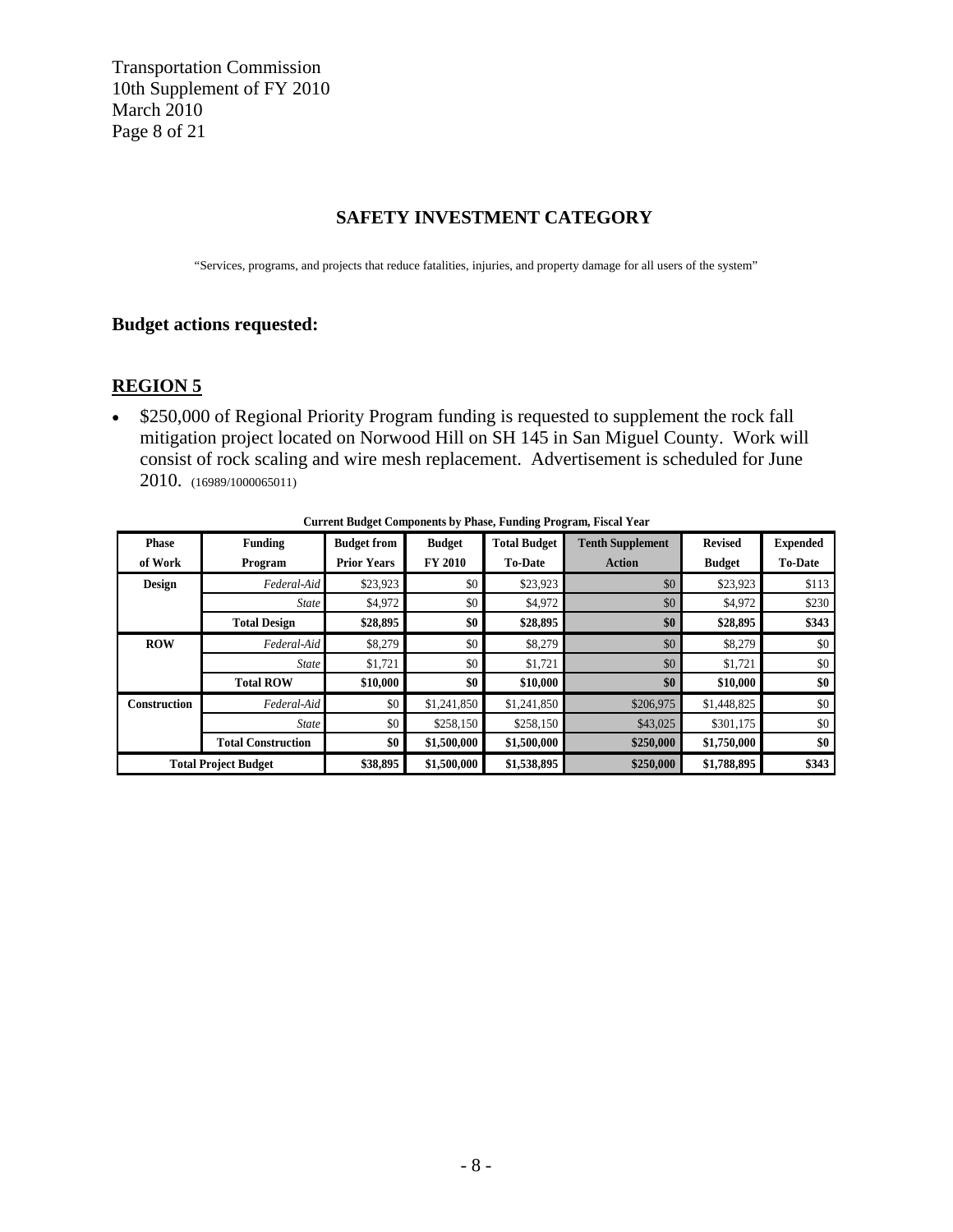Transportation Commission 10th Supplement of FY 2010 March 2010 Page 9 of 21

#### **PROGRAM DELIVERY INVESTMENT CATEGORY**

"Support functions that enable the delivery of CDOT's programs and services"

#### **Budget actions requested:**

### **REGION 2**

• \$700,000 of Maintenance funding is requested for transfer to the Regional Priority Program.

#### Explanation:

A transfer request from the Regional Priority Program to Maintenance was approved by the TC in the FY 2010 First Supplement. These funds were intended for expenditure on sewer repairs to bring the Southbound Pinon Rest Area into compliance with standards mandated by the Colorado Department of Health. At the time of the transfer request, the scope of work had been completed, and estimates for repairs were underway. However, the region has experienced issues in acquiring permit approval from the Colorado Department of Health and has been unable to proceed with the repairs. As of this date, it does not look promising to have permit approval in time to finish the work before June 30, 2010. Thus, the request for the \$700,000 transfer from Maintenance back to the Regional Priority Program to prevent surrender of theses funds at year end closing.

#### **STAFF BRANCHES**

• \$10,162 of Snow and Ice Equipment funds is requested to be transferred from Capital to Operating to correct classification errors for the following items. (E0205-010/10000…)

> Munitions Boxes Calibrator - Calibrator weighs granular material for truck distribution on roads Wiper Shakers - Shakers prevent ice build up on the windshields

• \$25,564 is requested for transfer from Operating to Capital Equipment within the Safety Implementation Fund, Cost Center E0473-010, for the purchase of two aerial ladders, including Safety Rack V-Boxes as part of the units to provide stabilization. The aerial ladders cannot be utilized effectively without the Safety Rack and will allow for the safe cleaning of trucks at great height, thus the entire purchase is Capital.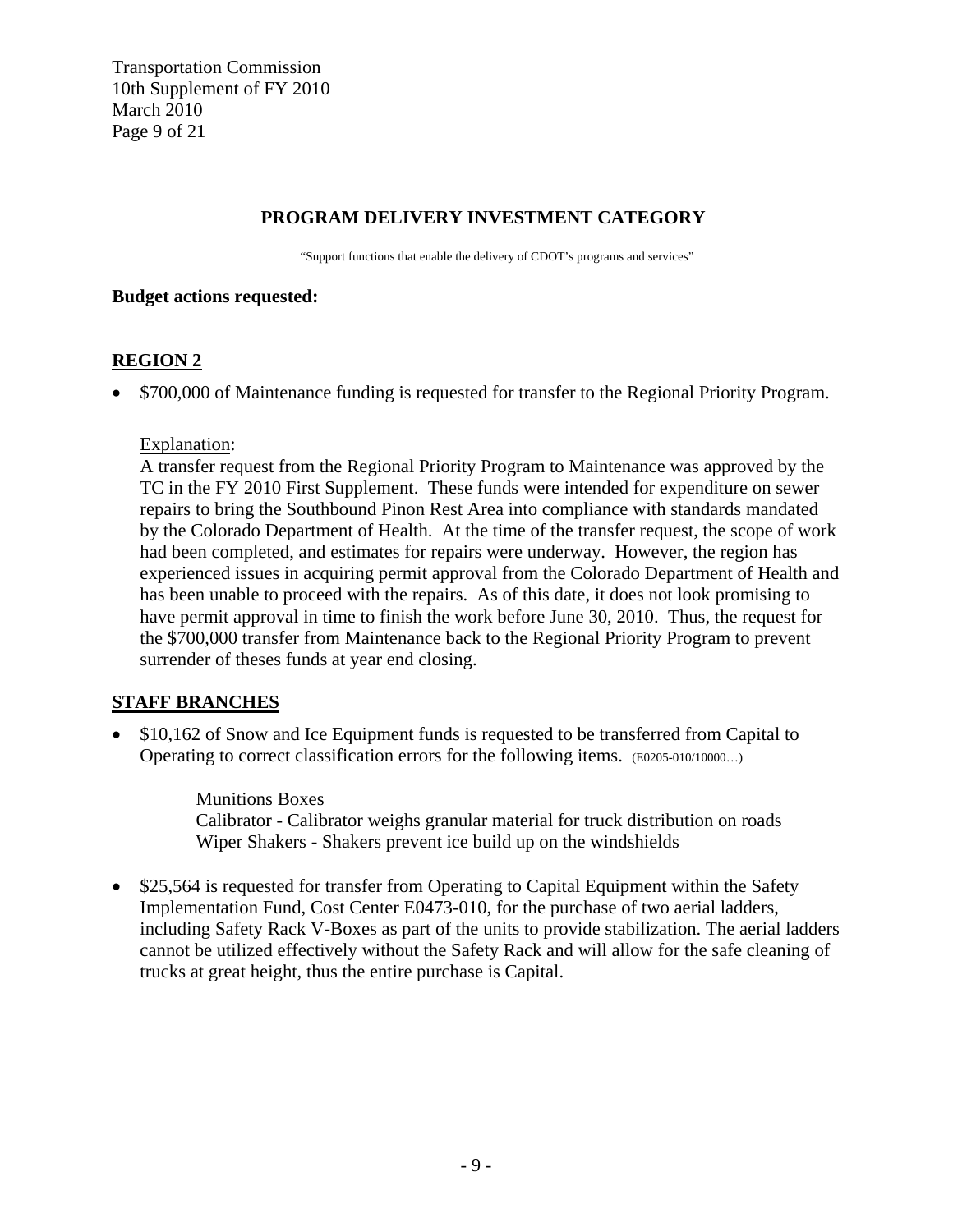Transportation Commission 10th Supplement of FY 2010 March 2010 Page 10 of 21

# **STATEWIDE**

• Discussion of adjustment to damage claim process and analysis to-date.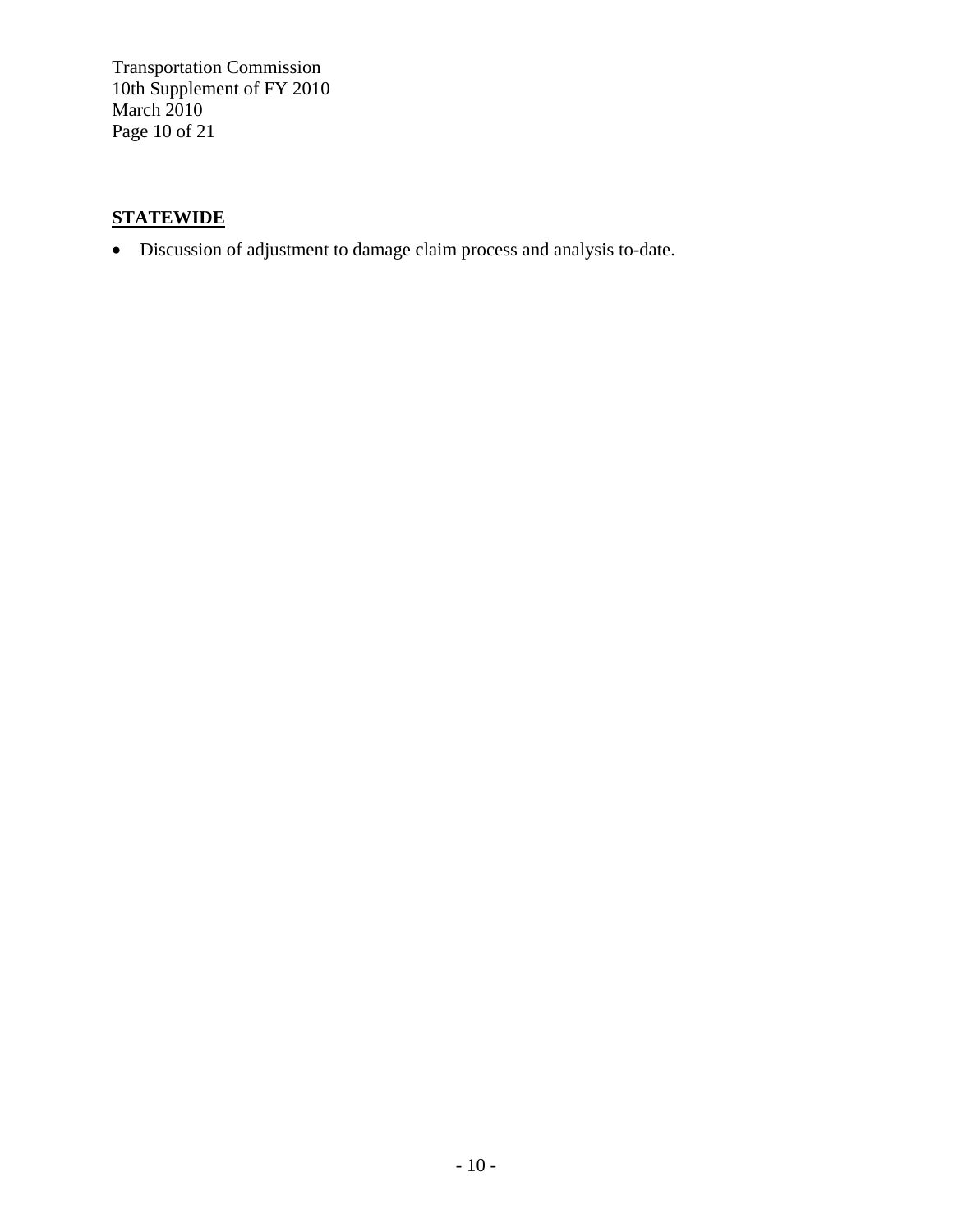Transportation Commission 10th Supplement of FY 2010 March 2010 Page 11 of 21

#### **STRATEGIC PROJECTS INVESTMENT CATEGORY**

"28 high-priority statewide projects that have been committed for accelerated funding"

### **REGION 3**

\$335,000 of Region HB1310 funding is requested for transfer from the Regional Priority Program to Region 3 Strategic Corridor (SSP 4326) to fund overruns on the I-70 Wildlife Fence project located in Eagle County. The unbudgeted HB1310 funds are a result of a surplus from a similar wildlife fencing project completed on I-70 west of Vail. Below is an itemized list of the overruns. (17066/10000…)

- Additional 2,700 lf of Special 10-ft-fence Material
- Addition of Zone 6
- Traffic Control Management Days
- Minor Contract Revisions Allowance

| <b>Phase</b> | <b>Funding</b>              | <b>Budget from</b> | <b>Budget</b>    | <b>Total Budget</b> | <b>Tenth Supplement</b> | <b>Revised</b> | <b>Expended</b> |
|--------------|-----------------------------|--------------------|------------------|---------------------|-------------------------|----------------|-----------------|
| of Work      | Program                     | <b>Prior Years</b> | <b>FY 2010</b>   | <b>To-Date</b>      | <b>Action</b>           | <b>Budget</b>  | <b>To-Date</b>  |
| Construction | Federal-Aid                 | $\frac{1}{20}$     | \$0 <sub>1</sub> | \$0                 | \$0                     | \$0            | \$0             |
|              | <b>State</b>                | \$2,890,863        | \$0 <sub>1</sub> | \$2,890,863         | \$335,000               | \$3,225,863    | \$1,195,745     |
|              | <b>Total Construction</b>   | \$2,890,863        | \$0              | \$2,890,863         | \$335,000               | \$3,225,863    | \$1,195,745     |
|              | <b>Total Project Budget</b> | \$2,890,863        | \$0              | \$2,890,863         | \$335,000               | \$3,225,863    | \$1,195,745     |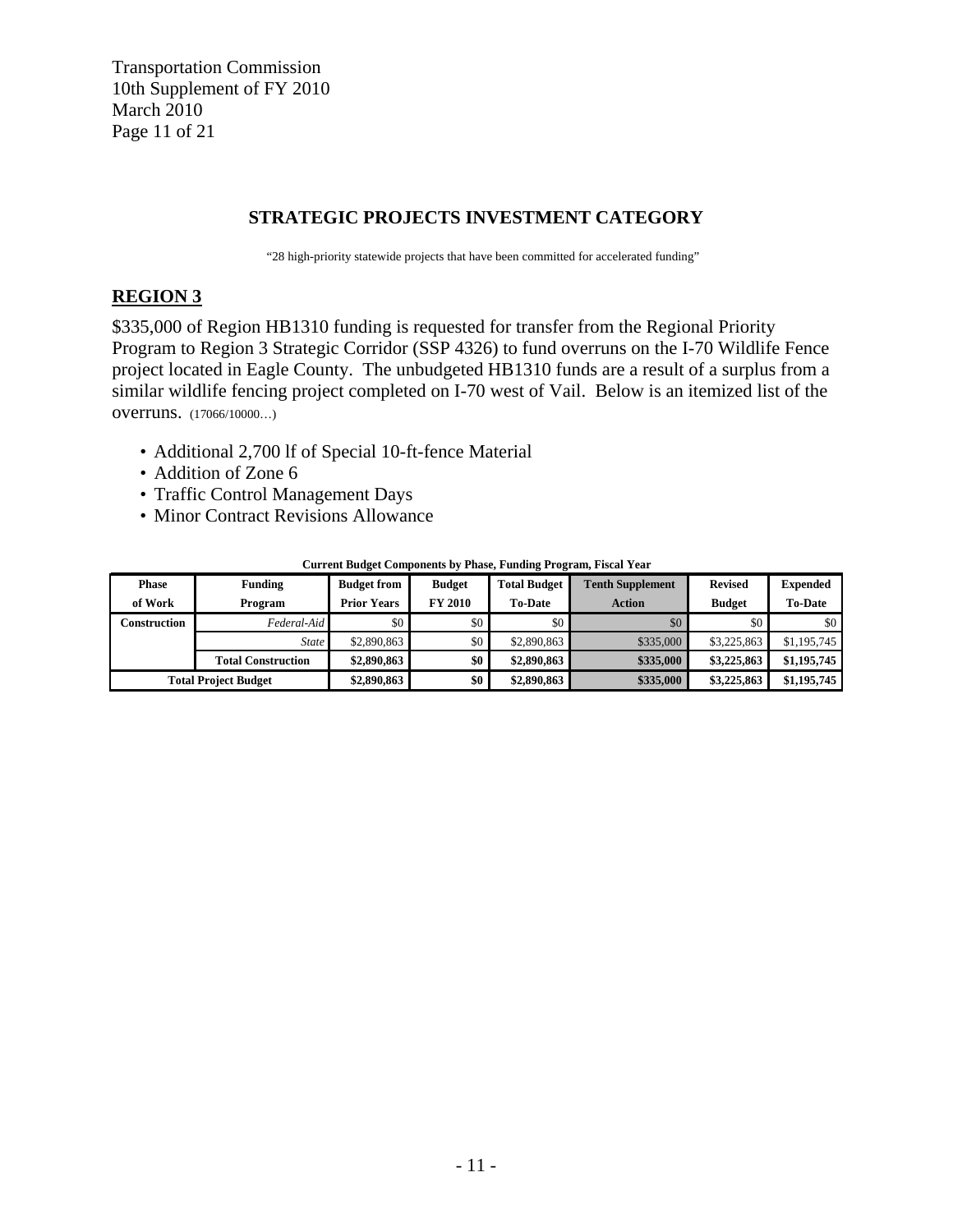Transportation Commission 10th Supplement of FY 2010 March 2010 Page 12 of 21

### **REGION 4**

• \$1.5 million of Senate Bill 1 funding (unassigned surplus amassed from project savings and project closures) is requested for ROW acquisition costs on the I-25: SH 7 to SH 6 corridor project. This project has remained open due to two outstanding ROW parcels. Mediation for one of the outstanding ROW parcels is scheduled for mid-March 2010. The \$1.5 million is the worst case scenario for settlement of **both** outstanding ROW parcels. (91032/10000...)

| <b>Phase</b>   | Funding                     | <b>Budget from</b> | <b>Budget</b>  | <b>Total Budget</b> | <b>Tenth Supplement</b> | <b>Revised</b> | <b>Expended</b> |
|----------------|-----------------------------|--------------------|----------------|---------------------|-------------------------|----------------|-----------------|
| of Work        | Program                     | <b>Prior Years</b> | <b>FY 2010</b> | <b>To-Date</b>      | <b>Action</b>           | <b>Budget</b>  | <b>To-Date</b>  |
| <b>Design</b>  | Federal-Aid                 | \$8,945,932        | \$0            | \$8,945,932         | \$0                     | \$8,945,932    | \$8,945,932     |
|                | Senate Bill 1               | \$630,000          | \$0            | \$630,000           | \$0                     | \$630,000      | \$630,000       |
|                | <b>Bond Proceeds</b>        | \$8,605,183        | \$0            | \$8,605,183         | \$0                     | \$8,605,183    | \$8,605,183     |
|                | <b>Total Design</b>         | \$18,181,115       | \$0            | \$18,181,115        | \$0                     | \$18,181,115   | \$18,181,115    |
| <b>ROW</b>     | Federal-Aid                 | \$10,351,618       | \$0            | \$10,351,618        | \$0                     | \$10,351,618   | \$10,351,618    |
|                | Senate Bill 1               | \$5,583,243        | \$0            | \$5,583,243         | \$1,500,000             | \$7,083,243    | \$5,580,427     |
|                | <b>Bond Proceeds</b>        | \$16,319,244       | \$0            | \$16,319,244        | \$0                     | \$16,319,244   | \$16,319,244    |
|                | <b>State HUTF</b>           | \$450              | \$0            | \$450               | \$0                     | \$450          | \$0             |
|                | <b>Total ROW</b>            | \$32,254,555       | \$0            | \$32,254,555        | \$1,500,000             | \$33,754,555   | \$32,251,289    |
| <b>Utility</b> | Federal-Aid                 | \$3,000,000        | \$0            | \$3,000,000         | \$0                     | \$3,000,000    | \$3,000,000     |
|                | Senate Bill 1               | \$2,258,943        | \$0            | \$2,258,943         | \$0                     | \$2,258,943    | \$2,258,943     |
|                | <b>Bond Proceeds</b>        | \$3,544,387        | \$0            | \$3,544,387         | \$0                     | \$3,544,387    | \$3,544,387     |
|                | <b>Total Utility</b>        | \$8,803,330        | \$0            | \$8,803,330         | \$0                     | \$8,803,330    | \$8,803,330     |
|                | <b>Total Project Budget</b> | \$59,239,000       | \$0            | \$59,239,000        | \$1,500,000             | \$60,739,000   | \$59,235,734    |

| <b>Current Budget Components by Phase, Funding Program, Fiscal Year</b> |  |  |  |
|-------------------------------------------------------------------------|--|--|--|

#### **REGION 6**

• \$4,676,374 is requested for replacement of median barrier and a VMS on I-70. Project limits extend west of Colorado Boulevard to Quebec Street. Of this amount, \$4.516 million is Federal Earmark funding (DEMO #050 and DEMO #079) and \$160,000 is Intelligent Transportation Systems (ITS) funding. Advertisement is scheduled for April 2010. (17704/1000065116/65117)

| <b>Phase</b><br>of Work | <b>Funding</b><br>Program   | <b>Budget from</b><br><b>Prior Years</b> | <b>Budget</b><br><b>FY 2010</b> | <b>Total Budget</b><br><b>To-Date</b> | <b>Tenth Supplement</b><br><b>Action</b> | <b>Revised</b><br><b>Budget</b> | <b>Expended</b><br><b>To-Date</b> |
|-------------------------|-----------------------------|------------------------------------------|---------------------------------|---------------------------------------|------------------------------------------|---------------------------------|-----------------------------------|
| <b>Design</b>           | Federal-Aid Earmarks        | \$0                                      | \$0                             | \$0                                   | \$144,000                                | \$144,000                       | \$0                               |
|                         | <b>State</b>                | \$0                                      | \$0                             | \$0                                   | \$36,000                                 | \$36,000                        | \$0                               |
|                         | <b>Total Design</b>         | \$0                                      | \$0                             | \$0                                   | \$180,000                                | \$180,000                       | \$0                               |
| <b>Construction</b>     | Federal-Aid Earmarks        | \$0                                      | \$0                             | \$0                                   | \$3,469,099                              | \$3,469,099                     | \$0                               |
|                         | Federal-Aid                 | \$0                                      | \$0                             | \$0                                   | \$160,000                                | \$160,000                       | \$0                               |
|                         | <b>State</b>                | \$0                                      | \$0                             | \$0                                   | \$867,275                                | \$867,275                       | \$0                               |
|                         | <b>Total Construction</b>   | \$0                                      | \$0                             | \$0                                   | \$4,496,374                              | \$4,496,374                     | \$0                               |
|                         | <b>Total Project Budget</b> | \$0                                      | \$0                             | \$0                                   | \$4,676,374                              | \$4,676,374                     | \$0                               |

| <b>Current Budget Components by Phase, Funding Program, Fiscal Year</b> |  |  |  |
|-------------------------------------------------------------------------|--|--|--|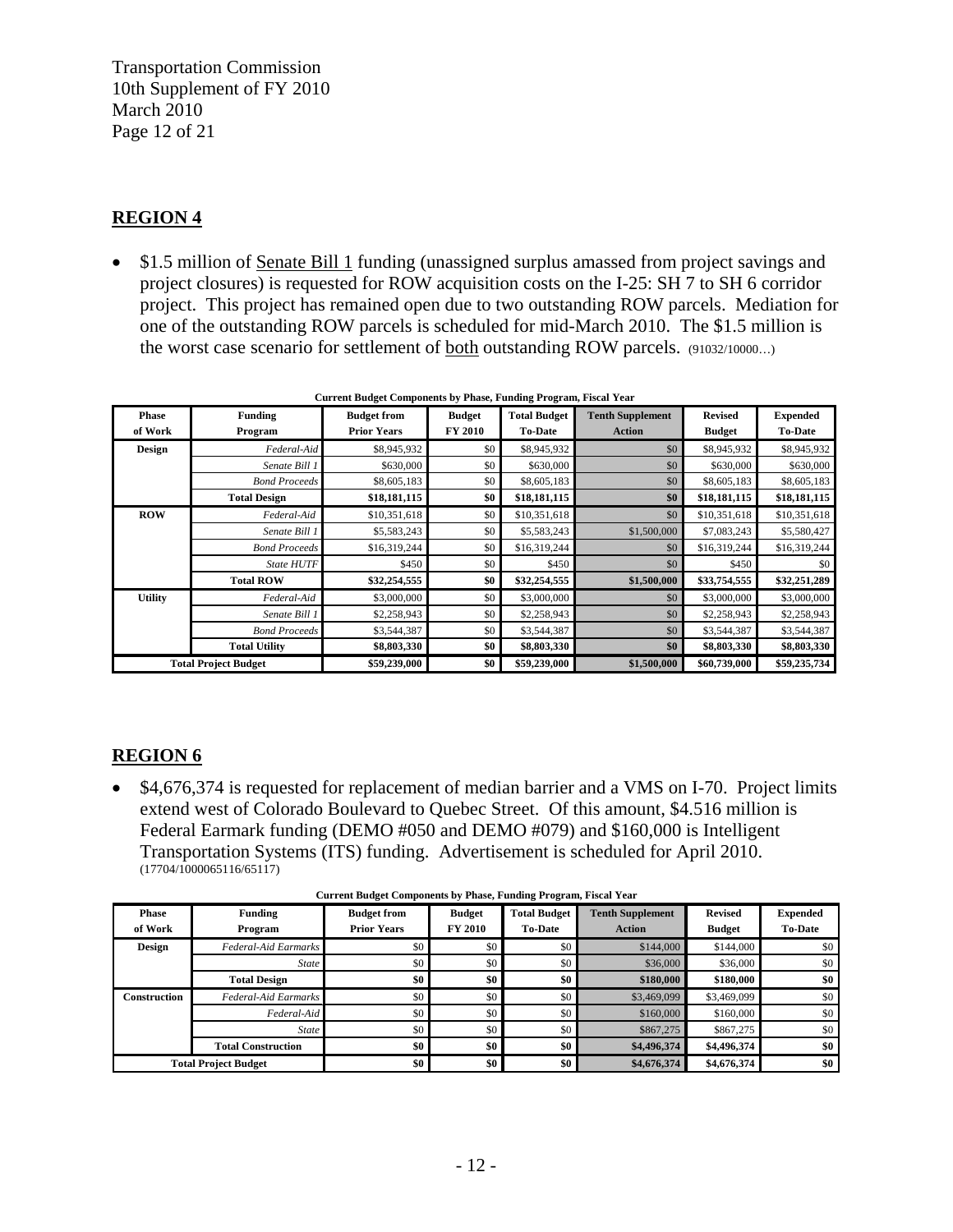Transportation Commission 10th Supplement of FY 2010 March 2010 Page 13 of 21

#### **AMERICAN RECOVERY AND REINVESTMENT ACT OF 2009 (ARRA) -STIMULUS PROJECTS-**

### **REGION 1**

• \$578,922 of surplus ARRA funds from bid savings on US 24 West of Limon – Resurfacing is requested for budgeting to two existing ARRA projects in need of additional funding. The I-70 West Truck Parking Management project requires \$188,922 due to a \$150,000 cost overrun for power connection to provide lighting along I-70 and \$38,922 for CE indirects. The Clear Creek County (CCC) Bakerville – Loveland Recreational Trail project would utilize \$390,000 of the ARRA surplus to complete the entire length of the trail rather than just half of the trail. (17344/10000… 17456/10000… 17616/10000…)

| <b>Current Budget Components by Phase, Funding Program, Fiscal Year</b> |                             |                    |                |                     |                         |                |                 |  |  |
|-------------------------------------------------------------------------|-----------------------------|--------------------|----------------|---------------------|-------------------------|----------------|-----------------|--|--|
| <b>Phase</b>                                                            | <b>Funding</b>              | <b>Budget from</b> | <b>Budget</b>  | <b>Total Budget</b> | <b>Tenth Supplement</b> | <b>Revised</b> | <b>Expended</b> |  |  |
| of Work                                                                 | Program                     | <b>Prior Years</b> | <b>FY 2010</b> | <b>To-Date</b>      | <b>Action</b>           | <b>Budget</b>  | <b>To-Date</b>  |  |  |
| Construction                                                            | ARRA                        | \$2,014,974        | \$0            | \$2,014.974         | \$188,922               | \$2,203,896    | \$1,647,540     |  |  |
|                                                                         | <b>TC</b> Contribution      | \$33,280           | \$0            | \$33,280            | \$0                     | \$33,280       | \$0             |  |  |
|                                                                         | <b>Total Construction</b>   | \$2,048,254        | \$0            | \$2,048,254         | \$188,922               | \$2,237,176    | \$1,647,540     |  |  |
|                                                                         | <b>Total Project Budget</b> | \$2,048,254        | \$0            | \$2,048,254         | \$188,922               | \$2,237,176    | \$1,647,540     |  |  |

| $\frac{1}{2}$ , $\frac{1}{2}$ , $\frac{1}{2}$ , $\frac{1}{2}$ , $\frac{1}{2}$ , $\frac{1}{2}$ , $\frac{1}{2}$ , $\frac{1}{2}$ , $\frac{1}{2}$ , $\frac{1}{2}$ , $\frac{1}{2}$ |  |
|-------------------------------------------------------------------------------------------------------------------------------------------------------------------------------|--|
| rrent Rudget Components by Phase-Funding Program-Fiscal Ves                                                                                                                   |  |

#### **CCC Bakerville - Loveland Recreation Trail**

| Current Budget Components by Phase, Funding Program, Fiscal Year |                           |                    |                |                     |                         |                |                 |  |  |
|------------------------------------------------------------------|---------------------------|--------------------|----------------|---------------------|-------------------------|----------------|-----------------|--|--|
| <b>Phase</b>                                                     | Funding                   | <b>Budget from</b> | <b>Budget</b>  | <b>Total Budget</b> | <b>Tenth Supplement</b> | <b>Revised</b> | <b>Expended</b> |  |  |
| of Work                                                          | Program                   | <b>Prior Years</b> | <b>FY 2010</b> | <b>To-Date</b>      | Action                  | <b>Budget</b>  | <b>To-Date</b>  |  |  |
| Construction                                                     | <b>ARRA</b>               | \$0                | \$513.635      | \$513,635           | \$390,000               | \$903,635      | \$0             |  |  |
|                                                                  | <b>Total Construction</b> | \$0                | \$513,635      | \$513,635           | \$390,000               | \$903,635      | \$0             |  |  |
| <b>Total Project Budget</b>                                      |                           | \$0                | \$513,635      | \$513,635           | \$390,000               | \$903,635      | \$0             |  |  |

#### **US 24 West of Limon - Resurfacing**

| <b>Current Budget Components by Phase, Funding Program, Fiscal Year</b> |
|-------------------------------------------------------------------------|
|-------------------------------------------------------------------------|

| <b>Phase</b><br>of Work | Funding<br>Program          | <b>Budget from</b><br><b>Prior Years</b> | <b>Budget</b><br><b>FY 2010</b> | Total Budget<br><b>To-Date</b> | <b>Tenth Supplement</b><br><b>Action</b> | <b>Revised</b><br><b>Budget</b> | <b>Expended</b><br><b>To-Date</b> |
|-------------------------|-----------------------------|------------------------------------------|---------------------------------|--------------------------------|------------------------------------------|---------------------------------|-----------------------------------|
| Construction            | ARRA                        | \$0 <sub>1</sub>                         | \$6,717,078                     | \$6,717,078                    | $(\$578,922)$                            | \$6,138,156                     | \$0                               |
|                         | TC Contribution             | 50 <sup>1</sup>                          | \$134,000                       | \$134,000                      | $(\$32,621)$                             | \$101,379                       | \$0                               |
|                         | <b>Total Construction</b>   | \$0 <sub>1</sub>                         | \$6,851,078                     | \$6,851,078                    | $(\$611,543)$                            | \$6,239,535                     | \$0                               |
|                         | <b>Total Project Budget</b> | \$0 <sub>1</sub>                         | \$6,851,078                     | \$6,851,078                    | $(\$611,543)$                            | \$6,239,535                     | \$0                               |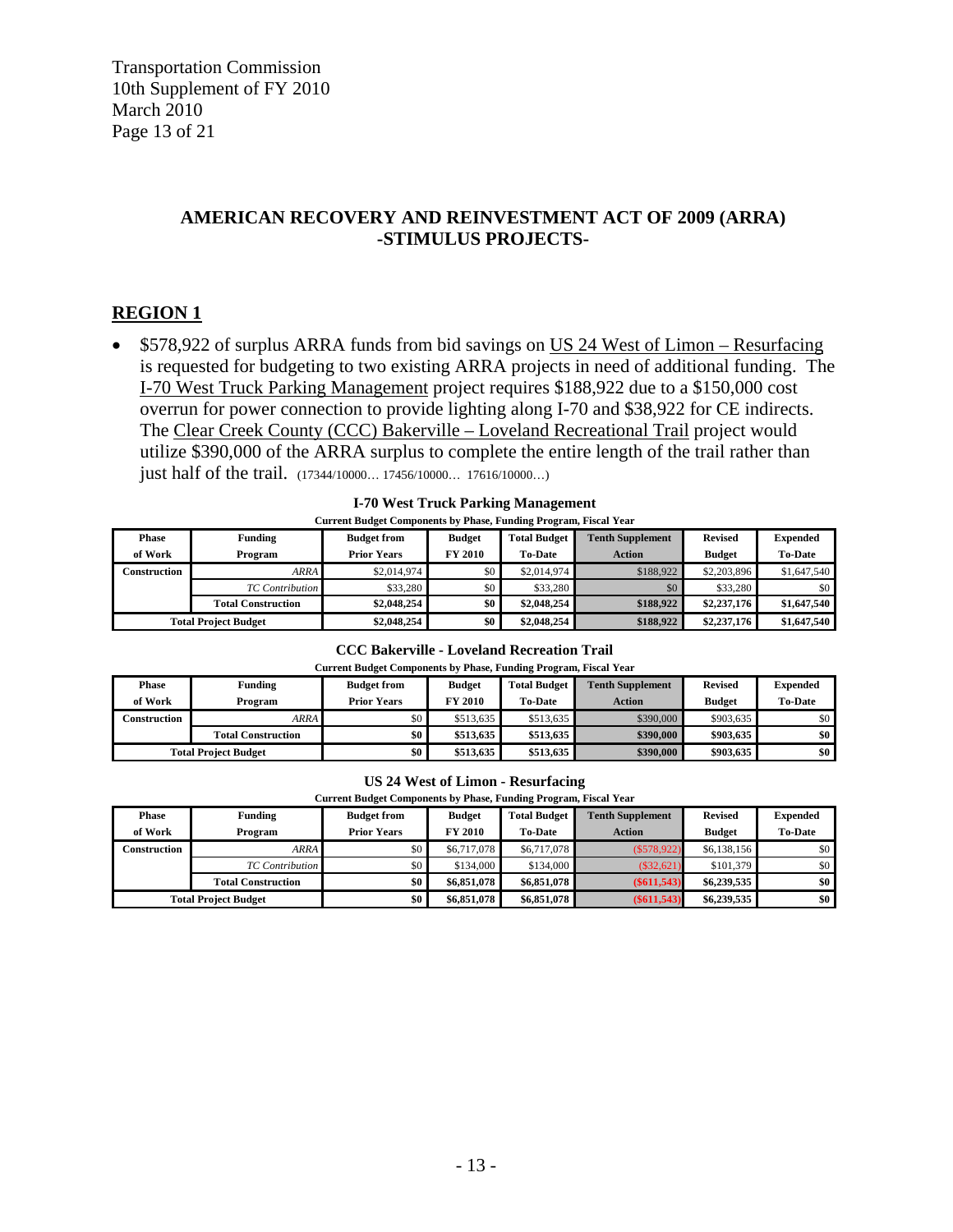Transportation Commission 10th Supplement of FY 2010 March 2010 Page 14 of 21

#### **REGION 4**

• \$236,000 of surplus ARRA Enhancement funding is requested for the Greeley #3 Ditch project to construct a bike and pedestrian trail and an on-street lane, extending from 4<sup>th</sup> Street to  $35<sup>th</sup>$  Avenue in Greeley. Advertisement is scheduled for March 2010. (17281/1000065276) 17325/1000065277 17676/10000…)

| Current Budget Components by Phase, Funding Program, Fiscal Year |                           |                    |                |                     |                         |                |                  |  |  |  |
|------------------------------------------------------------------|---------------------------|--------------------|----------------|---------------------|-------------------------|----------------|------------------|--|--|--|
| <b>Phase</b>                                                     | Funding                   | <b>Budget from</b> | <b>Budget</b>  | <b>Total Budget</b> | <b>Tenth Supplement</b> | <b>Revised</b> | <b>Expended</b>  |  |  |  |
| of Work                                                          | Program                   | <b>Prior Years</b> | <b>FY 2010</b> | <b>To-Date</b>      | <b>Action</b>           | <b>Budget</b>  | <b>To-Date</b>   |  |  |  |
| Construction                                                     | ARRA                      | \$0.1              |                | \$0                 | \$240,000               | \$240,000      | \$0              |  |  |  |
|                                                                  | <b>Total Construction</b> | \$0 <sub>1</sub>   | \$0            | \$0                 | \$240,000               | \$240,000      | \$0              |  |  |  |
| <b>Total Project Budget</b>                                      |                           | \$0 <sub>1</sub>   | \$0            | \$0                 | \$240,000               | \$240,000      | \$0 <sub>1</sub> |  |  |  |

# **Greeley Ditch #3**

#### **Poudre Trail SH 392 Windsor Underpass**

| <b>Current Budget Components by Phase, Funding Program, Fiscal Year</b> |                           |                    |                |                     |                         |                |                 |  |  |
|-------------------------------------------------------------------------|---------------------------|--------------------|----------------|---------------------|-------------------------|----------------|-----------------|--|--|
| <b>Phase</b>                                                            | Funding                   | <b>Budget from</b> | <b>Budget</b>  | <b>Total Budget</b> | <b>Tenth Supplement</b> | <b>Revised</b> | <b>Expended</b> |  |  |
| of Work                                                                 | Program                   | <b>Prior Years</b> | <b>FY 2010</b> | <b>To-Date</b>      | <b>Action</b>           | <b>Budget</b>  | <b>To-Date</b>  |  |  |
| Construction                                                            | <b>ARRA</b>               | \$600,000          | \$0            | \$600,000           | (S104,000)              | \$496,000      | \$454,161       |  |  |
|                                                                         | Local                     | \$56,000           | \$0            | \$56,000            | \$0                     | \$56,000       | \$0             |  |  |
|                                                                         | <b>Total Construction</b> | \$656,000          | \$0            | \$656,000           | (\$104,000)             | \$552,000      | \$454,161       |  |  |
| <b>Total Project Budget</b>                                             |                           | \$656,000          | \$0            | \$656,000           | (\$104,000)             | \$552,000      | \$454,161       |  |  |

#### **WCR 74 - WCR 13 to SH 257 Resurfacing**

| <b>Phase</b><br>of Work     | Funding<br>Program        | <b>Budget from</b><br><b>Prior Years</b> | <b>Budget</b><br><b>FY 2010</b> | <b>Total Budget</b><br><b>To-Date</b> | <b>Tenth Supplement</b><br>Action | <b>Revised</b><br><b>Budget</b> | <b>Expended</b><br><b>To-Date</b> |
|-----------------------------|---------------------------|------------------------------------------|---------------------------------|---------------------------------------|-----------------------------------|---------------------------------|-----------------------------------|
| Construction                | ARRA                      | \$625,000                                | \$0                             | \$625,000                             | (\$136,000)                       | \$489,000                       | \$434,193                         |
|                             | <b>Total Construction</b> | \$625,000                                | \$0                             | \$625,000                             | (\$136,000)                       | \$489,000                       | \$434,193                         |
| <b>Total Project Budget</b> |                           | \$625,000                                | \$0                             | \$625,000                             | (\$136,000)                       | \$489,000                       | \$434,193                         |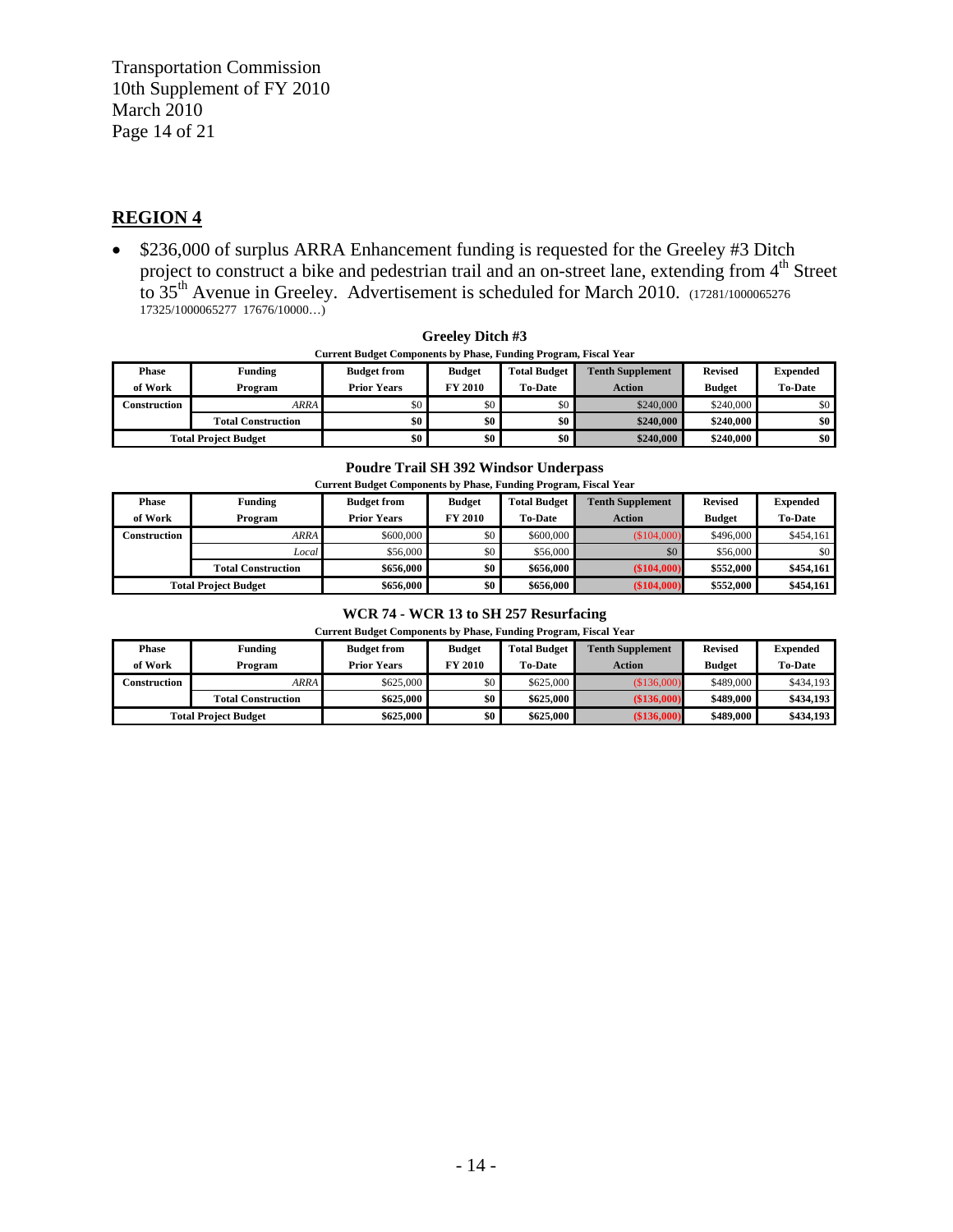Transportation Commission 10th Supplement of FY 2010 March 2010 Page 15 of 21

# **CONFIRMATION ITEM**

### **REGION 1**

• \$50,000 of Region 1 Highway Safety Improvement Program federal allocation has been requested for transfer to the University of Arizona (UA) to assist CDOT with a feasibility study, implementing moveable barriers to create "zipper" lanes on the I-70 Mountain Corridor.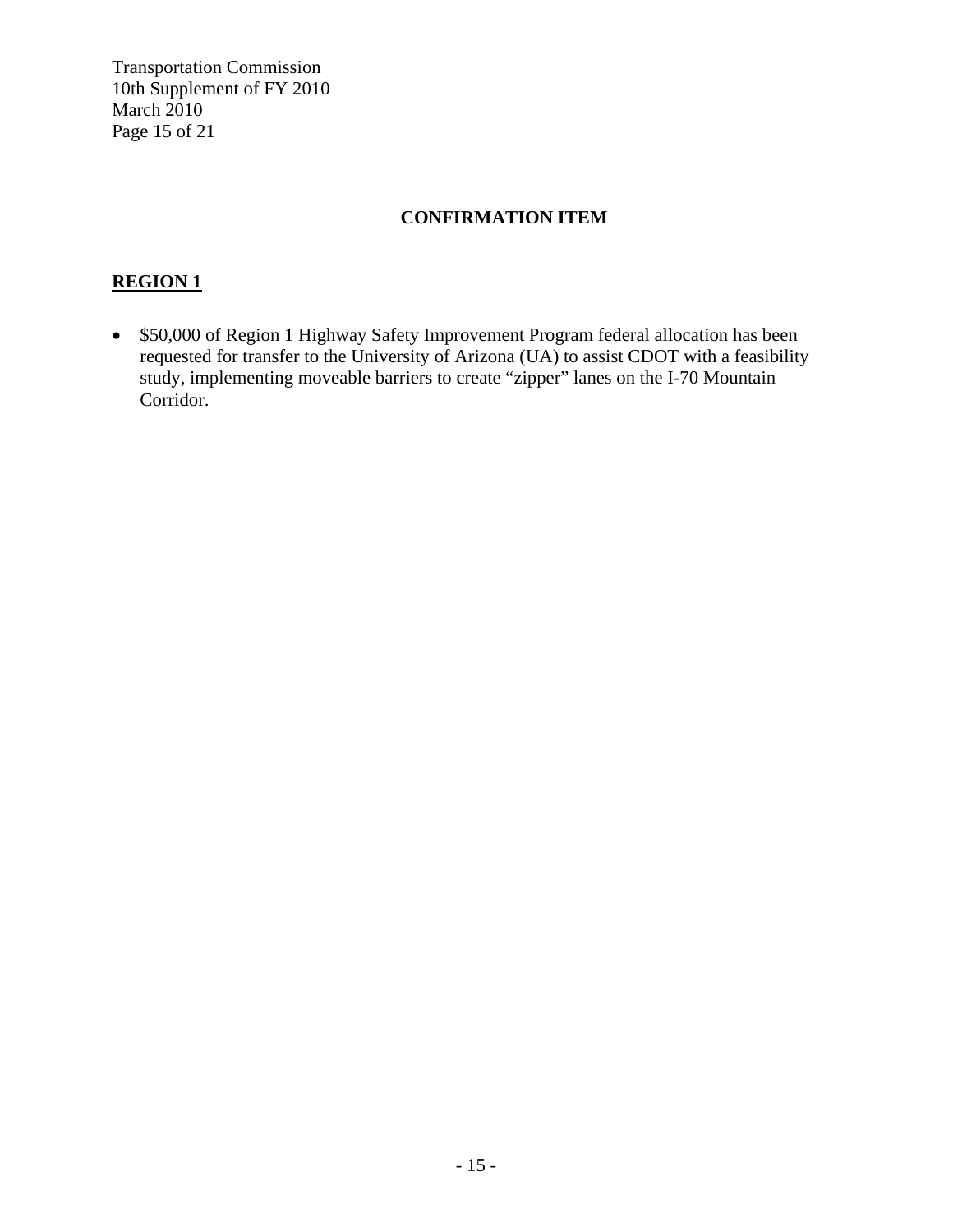#### **Transportation Commission Contingency Reserve Fund Reconciliation Tenth Supplement FY 2010 Budget**

| Transaction     |                                                                                         |                  |                | Reference         |
|-----------------|-----------------------------------------------------------------------------------------|------------------|----------------|-------------------|
| Date            | <b>Transaction Description</b>                                                          | Amount           | <b>Balance</b> | Document          |
| 7-May-09        | Final Balance 12S09                                                                     |                  | 74,588,207     |                   |
| 22-May-09       | Damage claim received                                                                   | \$8,389          |                | 1000054512        |
| 28-May-09       | Additional damage claim received from Windsor tornado                                   | \$316,147        |                | 1000054649        |
| 29-May-09       | FY 2010 allocation                                                                      | \$30,505,139     |                | 1000053983        |
| 3-Jun-09        | Emergency US24 wiring repair Region 2 R245MS                                            | $-$120,000$      |                | 1000054833        |
| $3-Jun-09$      | xfer to Maintenance cost centers in lieu of gaming fund legislative allocation          | $-$1,223,507$    |                | 1000056345        |
| $3-Jun-09$      | Balance 1S10                                                                            |                  | 104,074,375    |                   |
| 26-Jun-09       | Damage claims received                                                                  | \$6,528          |                | 56277/56202/55503 |
| 26-Jun-09       | Additional damage claim received from Windsor tornado                                   | \$370,781        |                | 1000056352        |
| 1-Jul-09        | Damage claim received                                                                   | \$12,405         |                | 1000056861        |
| 9-Jul-09        |                                                                                         | \$5,171          |                | 1000057334        |
|                 | Damage claim received                                                                   |                  |                |                   |
| $10-Jul-09$     | xfer to set-aside for revenue fluctuations                                              | $-$ \$30,505,139 |                |                   |
| $10-Jul-09$     | annual short term loan to DTD for Consolidated Planning Grant (CPG)                     | $-$ \$5,640,492  |                | 1000057335        |
| 15-Jul-09       | surplus from Copper Wire Theft project (R25MS-010)                                      | \$112,353        |                | 1000057441        |
| 15-Jul-09       | surplus from ER project on US 24 & Meridan Road (R25MS-010)                             | \$36,047         |                | 1000057441        |
| 16-Jul-09       | surplus from project closure 16239 (Region 3)                                           | \$664,797        |                | 1000058157        |
| 27-Jul-09       | surplus from project closure 14860 (Region 1)                                           | \$2,193          |                | 1000058156        |
| 27-Jul-09       | interagency xfer to Governor's Office of OIT (no actual payment until MOU)              | $-$1,052,901$    |                | 1000058154        |
| 27-Jul-09       | Balance 2S10                                                                            |                  | 68,086,118     |                   |
| 10-Aug-09       | surplus from 13541                                                                      | \$230            |                | 1000058772        |
| 11-Aug-09       | surplus from 14995                                                                      | \$53,118         |                | 1000058797        |
| 17-Aug-09       | project surplus from Region 1                                                           | \$1,759          |                | 1000058927        |
| 20-Aug-09       | future reimbursement R3 Maintenance Section 2 for ER repair on I-70 Bridge @ Silt exit  | $-$140,000$      |                | 1000059061        |
| 20-Aug-09       | Guanella Pass repayment to R1/R2/R3/R6 per TC Resolution 1762                           | $-$1,411,000$    |                | 1000059062        |
| 20-Aug-09       | Balance 3S10                                                                            |                  | 66,590,225     |                   |
| 9-Sep-09        | FY 2009 to FY 2010 roll-forwards                                                        | \$2,041,275      |                | 1000059737        |
| 17-Sep-09       | FY 2009 MLOS returned to TC Contingency                                                 | \$3,754,262      |                | 1000060083        |
| $17-Sep-09$     | Balance 4S10                                                                            |                  | 72,385,762     |                   |
| 21-Sep-09       | return surplus state funding from Metropolitan Planning Pool                            | \$1,038,041      |                | 1000060152        |
| 21-Sep-09       | repay CPG loan; unnecessary as MPL program in-house and advance constructed in projects | \$5,640,492      |                | 1000060083        |
| 25-Sep-09       | pending DTD request for Transit loan until 2010 federal revenues are received           | $-$ \$8,200,000  |                | 1000060688        |
| 25-Sep-09       | pending DTD request for Wetlands Mitigation                                             | $-$ \$60,000     |                | 1000060689        |
| 30-Sep-09       | return surplus R3 Maintenance Section 2 for ER repair on I-70 Bridge @ Silt exit        | \$22,081         |                | 1000060447        |
| 30-Sep-09       | Digital Trunk Radios (DAR) over-budgeted                                                | \$102,771        |                | 1000060459        |
| $2$ -Oct-09     | repay Consolidated Planning Grant loan for FY 2009                                      | \$5,647,770      |                | 1000060485        |
| 8-Oct-09        | surplus from 2030 project scoping initiative                                            | \$42,260         |                | 1000060571        |
| 15-Oct-09       | Crash Records Data Coding                                                               | $-$ \$673,900    |                | 1000060687        |
| $15-Oct-09$     | Balance 5S10                                                                            |                  | 75,945,277     |                   |
| $20$ -Oct-09    | surplus from closure of project 15734                                                   | \$262,980        |                | 1000060847        |
| 17-Nov-09       | surplus from closure of project 14182                                                   | \$55,814         |                | 1000061799        |
| 18-Nov-09       | transfer to I-70 West Vail Pass Erosion (17643) per 6S10 decision item                  | $-$1,466,051$    |                | 1000062141        |
| 24-Nov-09       | surplus funds from closure of project 15665                                             | \$24             |                | 1000062237        |
| 24-Nov-09       | reverse FY 2010 damage claim/insurance reimbursements (double counted in revenues)      | $-$17,576$       |                | 1000062231/62232  |
|                 |                                                                                         |                  |                | 1000062241        |
| 24-Nov-09       | reverse FY 2009 damage claim/insurance reimbursements (double counted in revenues)      | $-$ \$4,958,829  |                |                   |
|                 | Balance 6S10                                                                            |                  | 69,821,639     |                   |
| 23-Dec-09       | release contingency set-aside for revenue fluctuations                                  | \$158,648,220    |                | 1000063241/63259  |
| 23-Dec-09       | write-off FY 09 HUTF revenue shortfall                                                  | $-$ \$3,317,760  |                |                   |
| 23-Dec-09       | xfer to 7th Pot for Region 1 US 287 project                                             | $-$15,000,000$   |                | 1000063239        |
| 23-Dec-09       | xfer to Region 3 Cero Slide \$9,000,000 and Region 5 US 160 Slide \$6,100,000           | $-$15,100,000$   |                | 1000063240        |
| 23-Dec-09       | xfer to Region Surface Treatment Pools                                                  | $-$ \$32,000,000 |                | 1000063238        |
| 23-Dec-09       | xfer to Region Priority Program Pools                                                   | $-$73,152,099$   |                | 1000063242        |
|                 | Balance 7S10                                                                            |                  | 89,900,000     |                   |
|                 | Balance 8S10                                                                            |                  | 89,900,000     |                   |
| $27-Ian-10$     | surplus from closure of project 16288                                                   | \$36,617         |                | 1000064227        |
| $28$ -Jan- $10$ | quarterly GSG Petroleum Incentive Rebate for 1st Quarter FY 10                          | \$41,057         |                | 1000064286        |
|                 | Balance 9S10                                                                            |                  | 89,977,674     |                   |
| 26-Feb-10       | quarterly GSG Petroleum Incentive Rebate for 2nd Quarter FY 10                          | \$39,311         |                | 1000065123        |
|                 | Balance 10S10                                                                           |                  | 90,016,985     |                   |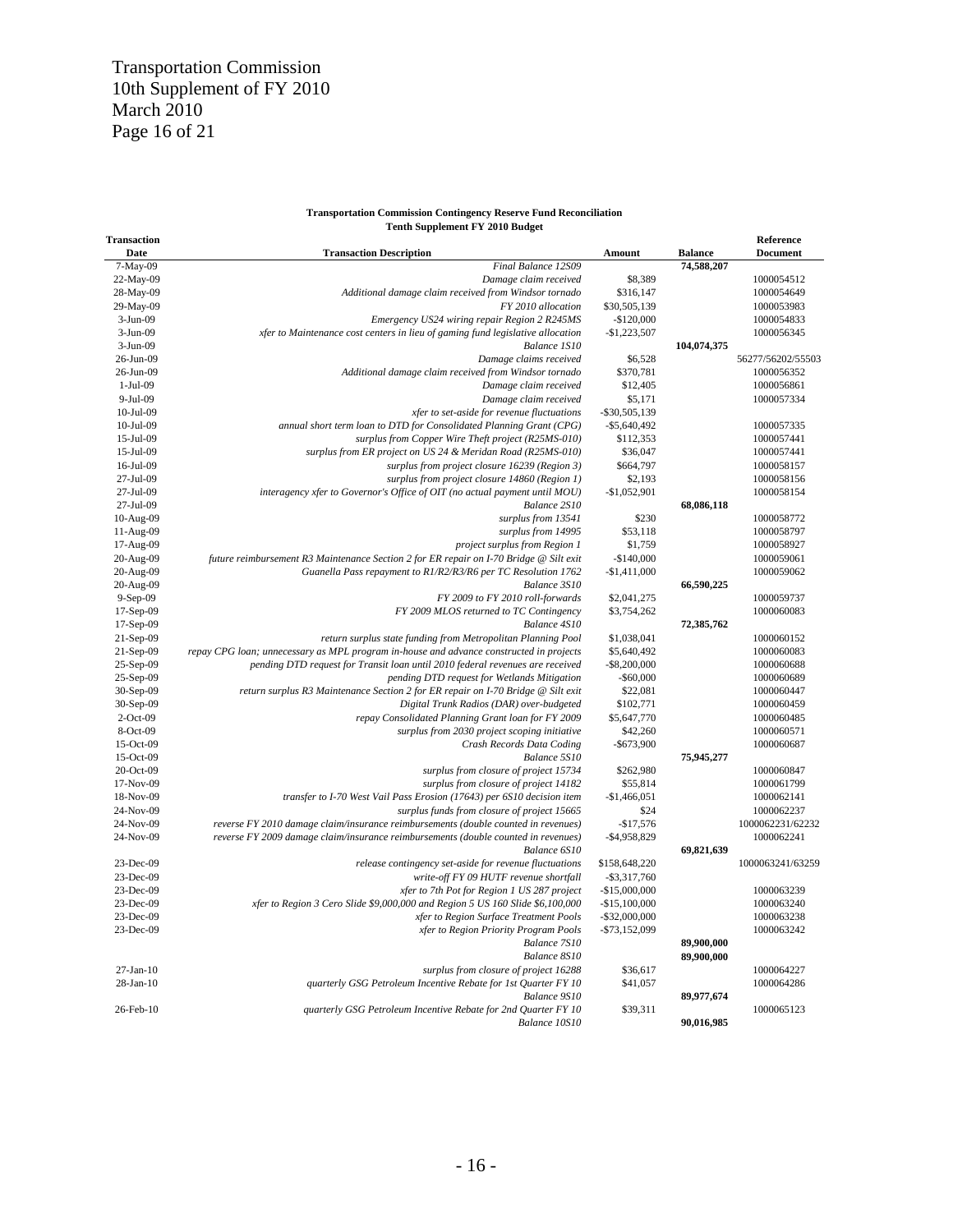Transportation Commission 10th Supplement of FY 2010 March 2010 Page 17 of 21

#### **Transportation Commision Contingency Snow & Ice Fund Reconciliation Tenth Supplement FY 2010 Budget**

| <b>Transaction</b> |                                      |               |                | Referemce       |
|--------------------|--------------------------------------|---------------|----------------|-----------------|
| Date               | <b>Transaction Description</b>       | Amount        | <b>Balance</b> | <b>Document</b> |
| 5/29/2009          | Carry forward from FY 2009           |               | \$0            |                 |
| 5/29/2009          | 2010 Allocation                      | \$10,000,000  |                | 1000053983      |
| 5/29/2009          | Balance 1S10                         |               | \$10,000,000   |                 |
| 7/13/2009          | Balance 2S10                         |               | \$10,000,000   |                 |
| 8/14/2009          | Balance 3S10                         |               | \$10,000,000   |                 |
| 9/7/2009           | Balance 4S10                         |               | \$10,000,000   |                 |
| 10/15/2009         | Balance 5S10                         |               | \$10,000,000   |                 |
| 11/9/2009          | Balance 6S10                         |               | \$10,000,000   |                 |
| 12/9/2009          | Balance 7S10                         |               | \$10,000,000   |                 |
| 12/23/2009         | Balance 7S10                         |               | \$10,000,000   |                 |
| 1/21/2010          | xfer to Region 4 Greeley Maintenance | $-$ \$700,000 | \$9,300,000    | 1000063999      |
| 2/18/2010          | xfer to Region 5 Durango Maintenance | $-$ \$230,380 | \$9,069,620    | 1000064821      |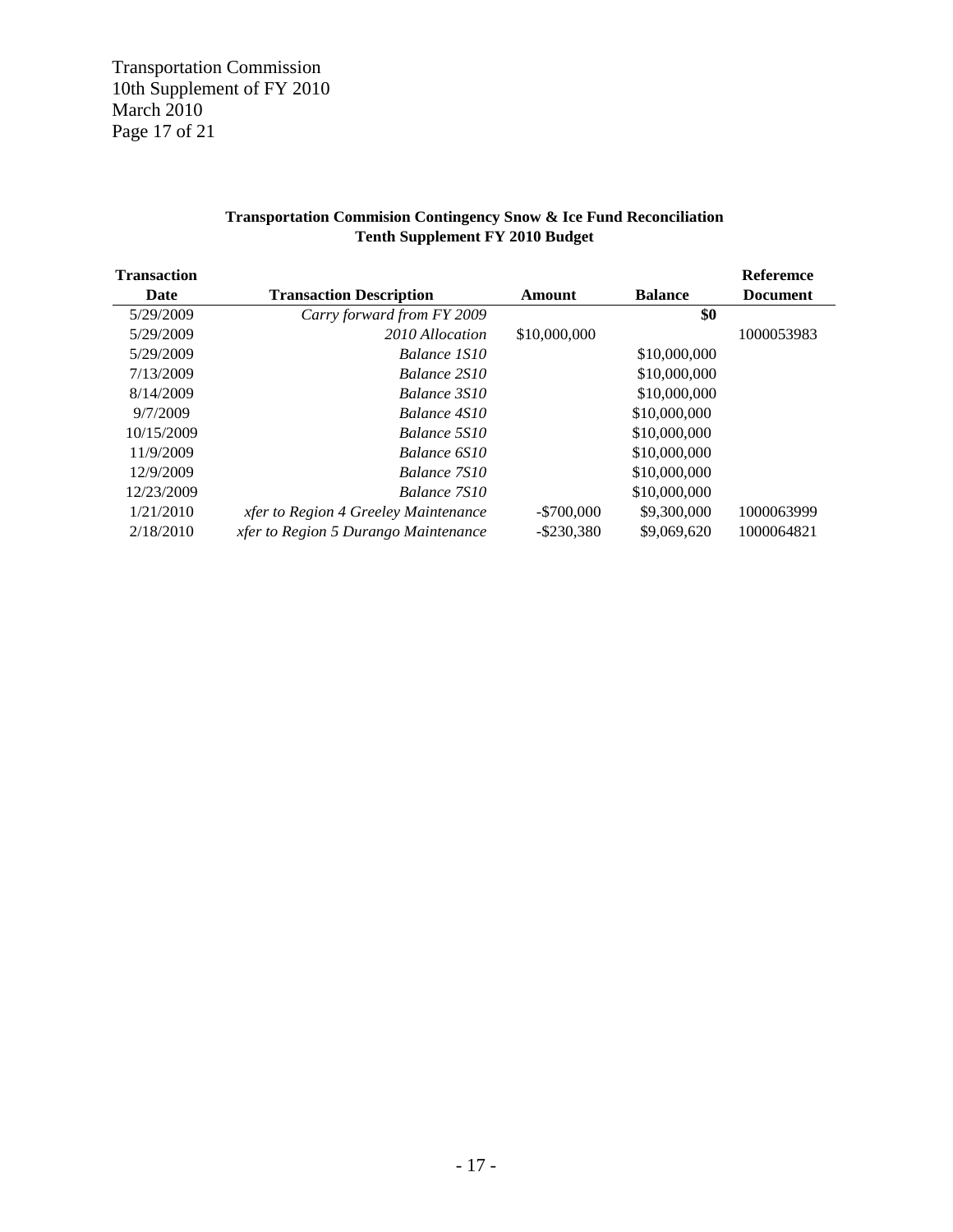#### *Transportation Commision Contingency Maintenance Incentive Program Tenth Supplement FY2010 Budget*

| <b>Transaction</b> |                                                                                                   | As of           |                | Referemce       |
|--------------------|---------------------------------------------------------------------------------------------------|-----------------|----------------|-----------------|
| Date               | <b>Transaction Description</b>                                                                    | $26$ -Feb-10    | <b>Balance</b> | <b>Document</b> |
| 7/3/2009           | Carry forward from FY 2009                                                                        |                 | \$20,276,968   |                 |
| 2/1/2010           | Delta County for SH 187 (MMO-0.69) (R32MS-010)                                                    | $-$ \$860,000   |                | 1000064349      |
| 2/1/2010           | City of Littleton for SH 75 (Bowles Avenue), from Santa Fe Drive to Platte Canyon Rd. (R68MS-010) | $-$1,360,000$   |                | 1000064349      |
| 2/1/2010           | City of Brighton for SH 2, from I-76 to SH 7 (R68MS-010)                                          | $-$1,116,775$   |                | 1000064349      |
| 2/1/2010           | City of Brighton for SH 7, from SH 85 to I-76 (R68MS-010)                                         | $-$ \$659,063   |                | 1000064349      |
| 2/1/2010           | Town of Bayfield for SH 160 E (R53MS-010)                                                         | $-$ \$6,800,000 |                | 1000064349      |
| 2/1/2010           | Prowers County for SH 196, from Junction US 287 - SH 385 (R24MS-010)                              | $-$ \$9,000,000 | \$481.130      | 1000064349      |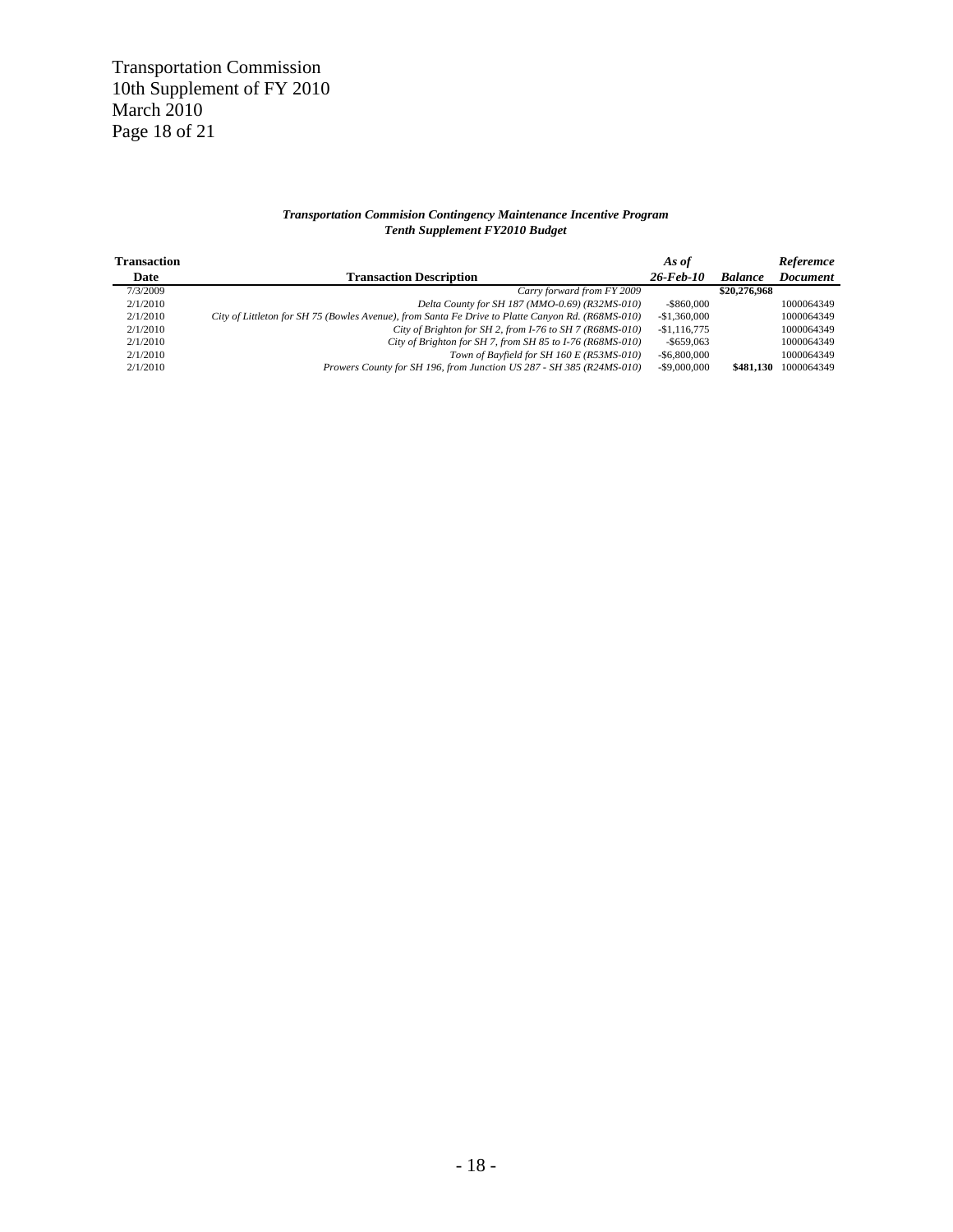#### Transportation Commission 10th Supplement of FY 2010 March 2010 Page 19 of 21

|                                                                                    | <b>SENATE BILL 1</b> |                |                                |                  |
|------------------------------------------------------------------------------------|----------------------|----------------|--------------------------------|------------------|
| Balance Forward from 2007                                                          | as of March 1, 2010  |                |                                | \$33,657,446     |
| FY 2008 Actual                                                                     |                      |                |                                | \$241,068,866    |
| Less: 10% for Transit                                                              |                      |                |                                | $-$ \$24,106,887 |
| FY 2008 SB 1 Revenue for Highway Projects                                          |                      |                |                                | \$216,961,979    |
| FY 2008 Received                                                                   |                      |                |                                | \$241,068,866    |
| FY 2008 Projects Approved to be Budgeted:                                          |                      |                |                                |                  |
| PEIS for I 70 West                                                                 | R1                   | 12256          | $-600,000$                     |                  |
| US 40/287 (Final PE full corridor)                                                 | R1                   | 12325          | $-1,100,000$                   |                  |
| I 70 West Placeholder                                                              | R1                   | 15613, 16755   | $-500,000$                     |                  |
| I 25, 8 lane widening: Lincoln to Meadows/Founders                                 | R1                   | 16025          | $-8,500,000$                   |                  |
| US 287 South of Lamar                                                              | R <sub>2</sub>       | 15069          | $-24,000,000$                  |                  |
| Drainage Improvements at I 25 & SH 7<br>I 25/SH 392                                | R4<br>R4             | 16390<br>16639 | $-$1,500,000$<br>$-$ \$500,000 |                  |
| US 160, Wolf Creek Pass (Lake Creek Trailhead)                                     | R5                   | 16661          | $-$1,600,000$                  |                  |
| US 36 Mayors/RTD (TRANSIT)                                                         | <b>DTD</b>           | 16198          | $-2,000,000$                   |                  |
| City of Fort Collins (TRANSIT)                                                     | DTD                  | 17295          | $-2,300,000$                   |                  |
| RTD (TRANSIT)                                                                      | <b>DTD</b>           | 16825          | $-1,730,000$                   |                  |
| Neighbor to Neighbor (TRANSIT)                                                     | <b>DTD</b>           | 17135          | $-150,000$                     |                  |
| Special Transit (TRANSIT)                                                          | <b>DTD</b>           | 16971          | $-5,250,000$                   |                  |
| Supplemental to FTA funding-Rolling Stock (TRANSIT)                                | <b>DTD</b>           | 16987, 16972   | $-670,000$                     |                  |
| Debt Sevice                                                                        |                      |                | $-70,600,000$                  |                  |
| <b>Total to Budget in FY 2008</b>                                                  |                      |                |                                | -\$121,000,000   |
| Projects from 2007 still needing to be budgeted:                                   |                      |                |                                |                  |
| US 160, Wolf Creek Pass (Ice Age Pull Out)                                         | R5                   | 16147          | $-710,000$                     |                  |
| Mason Corridor BRT Initial Phases (TRANSIT)                                        | <b>DTD</b>           | 16665          | $-4,560,000$                   |                  |
| Fort Collins S. Station Intermodal Transit Facility (TRANSIT)                      | <b>DTD</b>           | 17295          | $-1,200,000$                   |                  |
| Fort Collins S. Station Intermodal Transit Facility (TRANSIT)                      | <b>DTD</b>           | 17295          | $-250,000$                     |                  |
| <b>Highway Project Savings Returned to Pool:</b>                                   |                      |                |                                |                  |
| 2 Miles West Berthoud Falls-W                                                      | R1                   | 11944          | 10                             |                  |
| PEIS for I 70 West                                                                 | R1                   | 12256          | 100,000                        |                  |
| Berthoud Falls W. 2 Mi.                                                            | R1                   | 12418          | 919,142                        |                  |
| Kit Carson Bridge (return SB1 in exchange for DEMO/NCIP)                           | R1                   | 12491          | 1,489,758                      |                  |
| I-25/Relocation of SH 85 Int.                                                      | R1                   | 12524          | 393                            |                  |
| North Bore Tunnel Lighting/VMS                                                     | R1<br>R1             | 13166          | 62,702                         |                  |
| Hogback Park N Ride Phase II (Swap of FY 09 CDC funds)                             | R1                   | 13385<br>13968 | 9,000,000<br>975,576           |                  |
| I 25 Railroad Overpass<br>I-25, 5th St. to Meadows Pkwy.                           | R1                   | 14598          | 1,117,679                      |                  |
| I-70 Sediment Control Phase III (bid savings)                                      | R1                   | 15052          | 201,686                        |                  |
| I-70 Aux Lane - Empire Jct. E                                                      | R1                   | 15613          | 1,000,000                      |                  |
| I-25, Fr. Rd. & 8-Laning                                                           | R1                   | 16025          | 3,922,962                      |                  |
| US 40/287 W OF Kit Carson                                                          | R1                   | 16026          | 2,933,697                      |                  |
| EJMT - South Tunnel Panel Replacement                                              | R1                   | 16102          | 4,836,693                      |                  |
| I-70 Twin Tunnels Westbound                                                        | R1                   | 16410          | 749,194                        |                  |
| I-25 Lincoln to County Line Road                                                   | R1                   | 16602          | 475,000                        |                  |
| I-70 Chain Stations Phase II                                                       | R1                   | 16701          | 29,070                         |                  |
| I-70 Truck Parking at Dotsero                                                      | R1                   | 16871          | 464,462                        |                  |
| SH 85 Main St. Intersection (use SB1 in exchange for DEMO)                         | R <sub>2</sub>       | 11632          | $-154,260$                     |                  |
| I25 Corridor E.A.                                                                  | R2                   | 12210          | 4,956                          |                  |
| N. Nevada/Rockrimmon Intrchng                                                      | R <sub>2</sub>       | 12934          | 9,984                          |                  |
| I 25 Corridor Management                                                           | R2                   | 13125          | 49                             |                  |
| Powers/Woodmen Intch (CO005)                                                       | R2                   | 13129          | 2,242,401                      |                  |
| Jct SH 116-North (return SB1 in exchange for DEMO)<br>Powers - $B/G$ to $SH83$ (C) | R2<br>R <sub>2</sub> | 13289<br>13540 | 1,748,783<br>37,587            |                  |
| Powers/SH 16 Initial Connect                                                       | R2                   | 13590          | 617,366                        |                  |
| Powers PH III: SB Asphalt Pave                                                     | R2                   | 14463          | 8,505                          |                  |
| I 25 in CS, Design-Build (COSMIX)                                                  | R <sub>2</sub>       | 14740          | 3,720,026                      |                  |
| US 287 South of Lamar                                                              | R2                   | 15069          | 1,884,877                      |                  |
| SH 16 at SH 85 Interchange (return SB1 in exchange for DEMO)                       | R2                   | 15915          | 6,667,871                      |                  |
| SH 82 PE Corridor                                                                  | R3                   | 12269          | 374                            |                  |
| I-70 West Vail Pass PE                                                             | R3                   | 15638          | 1,466,051                      |                  |
| I-70 No Name Tunnel Rehabilitation                                                 | R3                   | 16240          | 195,472                        |                  |
| I-70 Wildlife Fence in Eagle County                                                | R3                   | 17066          | 669,137                        |                  |
| S/O WCR 16 - N/O SH 19 (return SB1 in exchange for DEMO)                           | R4                   | 12623          | 746,682                        |                  |
| N/O SH 119 - N/O SH 66 (Swap for bonds/earmarks)                                   | R4                   | 13192          | 9,889,354                      |                  |
| S/O Larimer CR 6 to S/O SH 60                                                      | R4                   | 13393          | 2,963,653                      |                  |
| Preble Creek Drainage                                                              | R4                   | 16390          | 2,259,664                      |                  |
| Larimer CR 6 to SH 402<br>New Mexico State Line to Durango                         | R4<br>R5             | 91309<br>12979 | 727,062<br>949,765             |                  |
|                                                                                    |                      |                |                                |                  |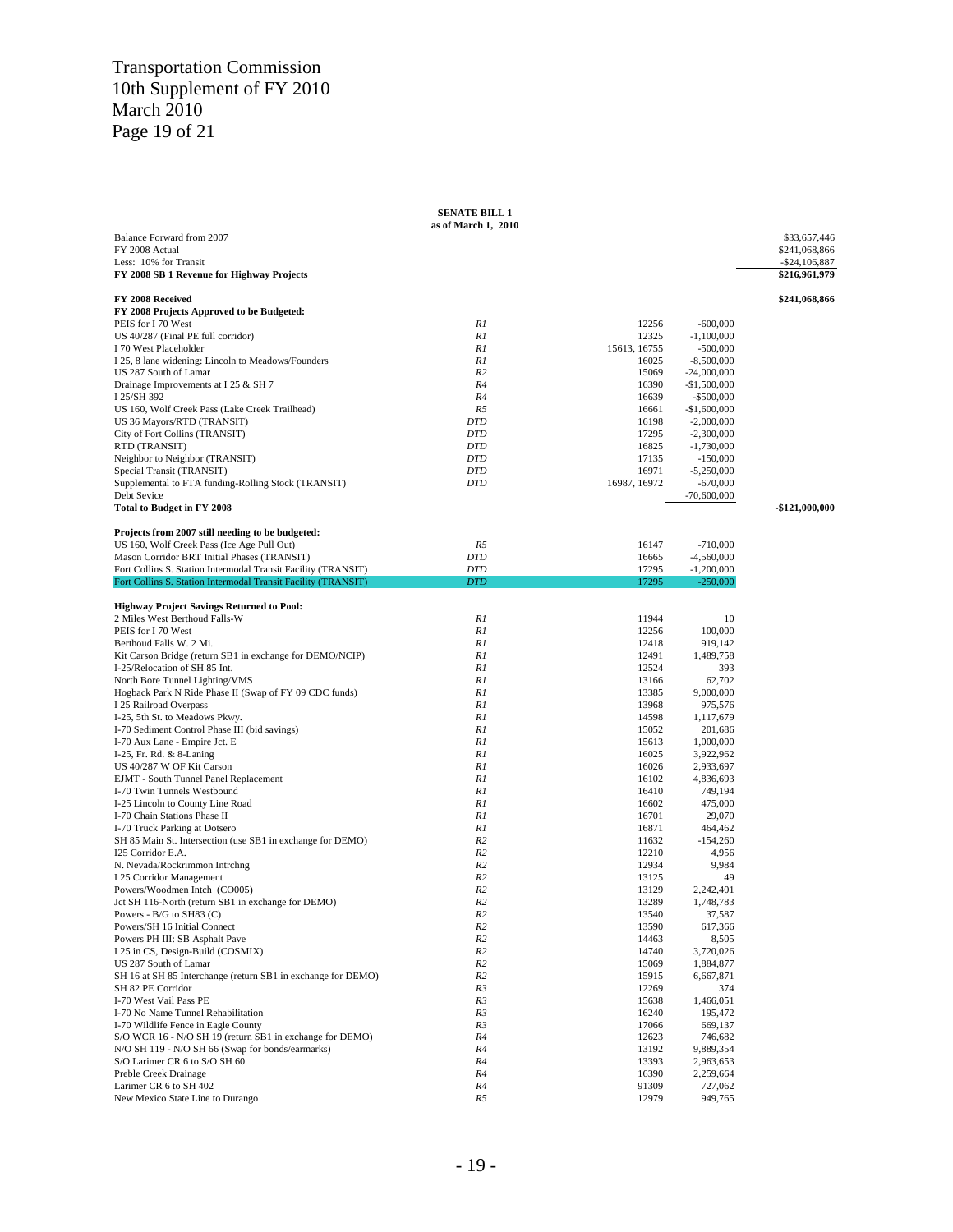#### Transportation Commission 10th Supplement of FY 2010 March 2010 Page 20 of 21

| US 550 / NMSL North - Phase II                             | R <sub>5</sub> | 15666                             | 3,913,785     |                 |
|------------------------------------------------------------|----------------|-----------------------------------|---------------|-----------------|
| US 160 Right of Way Acquisition                            | R <sub>5</sub> | 16056                             | 1,185         |                 |
| US 160, Wolf Creek Pass (Lake Creek Trailhead)             | R <sub>5</sub> | 16661                             | 806,436       |                 |
| East Jct US 160/US 550 E & W                               | R <sub>5</sub> | 91050                             | 41,645        |                 |
| West of Mineral/Rio Grande                                 | R <sub>5</sub> | 92977                             | 260,113       |                 |
| I70 Washington/Brighton, Phase IV                          | R6             | 12542                             | 1,323,438     |                 |
| I-270 EXT. PHASE V                                         | R6             | 13500                             | 613,485       |                 |
| I-70 Joint Repairs                                         | R6             | 15174                             | 490,409       |                 |
| I-70 East Corridor (Early Action TBD)                      | R6             | 16883                             | 712,596       |                 |
| SH 83, Hampden to I 225                                    | R <sub>6</sub> | 89055                             | 816,012       |                 |
| I 70, Washington to Brighton                               | R6             | 89100                             | 303,900       |                 |
| I 25/US 36/SH 270 Interchange                              | R6             | 90085                             | 7,863         | \$74,224,250    |
|                                                            |                |                                   |               |                 |
| <b>Transit Project Savings Returned to Pool:</b>           |                |                                   |               |                 |
| SB1 FY06 FREX Vehicle Purchase                             | <b>DTD</b>     | 16205                             | 454,672       |                 |
| SB1 FY06 GUNN VALLEY TRANS COACH PURCH                     | <b>DTD</b>     | 16199                             | 1,080         |                 |
| SB1 FY08 Mason Transportation Corridor BRT                 | <b>DTD</b>     | 16665                             | 60,000        |                 |
| SB1 FY09 RFTA BRT BUSES                                    | <b>DTD</b>     | 17077                             | 178,922       | \$694,674       |
| Remaining SB 1 Funds FY 2008 Actually Received             |                |                                   |               | \$228,645,236   |
|                                                            |                |                                   |               |                 |
| Projects Approved to be Budgeted (9S08):                   |                |                                   |               |                 |
| EJMT - South Tunnel Panel Replacement                      | R1             | 16102                             | $-2,210,494$  |                 |
| I-25 Douglas Lane to 5th St.                               | R1             | 15555                             | $-2,720,000$  |                 |
| I-70 West Chain Stations, Phase II                         | R1             | 16701                             | $-600,000$    |                 |
| I-70 Aux Lane - Empire Jct. E                              | R1             | 15613                             | $-17,927$     | \$5,548,421     |
| Projects Approved to be Budgeted (11S08):                  |                |                                   |               |                 |
| EJMT - South Tunnel Panel Replacement                      | R1             | 16102                             | $-500,000$    |                 |
| Fort Carson Interchange, Phase II                          | R <sub>2</sub> | 13590                             | $-4,500,000$  |                 |
| US 160 4th Lane                                            | R <sub>5</sub> | 16042                             | $-1,488,470$  | $-$ \$6,488,470 |
| Projects Approved to be Budgeted (12S08):                  |                |                                   |               |                 |
| PEIS for I 70 West                                         | R1             | 12256                             | $-1,500,000$  |                 |
| I-70 Truck Parking                                         | R1             | 16871                             | $-1,000,000$  |                 |
| Silverthorne Interchange Improvements                      | R1             | 16755, 15052                      | $-2,200,000$  |                 |
| I-70 Aux Lane - Empire Jct. E                              | R1             | 15613                             | $-300,000$    |                 |
| I-70 West Placeholder                                      | R1             | 16880/12256/15613/16765           | $-1,500,000$  |                 |
| Fort Carson Interchange, Phase II                          | R <sub>2</sub> | 15915                             | $-13,000,000$ |                 |
| Drainage Improvements at I 25 & SH 7                       | R4             | 16390                             | $-4,500,000$  |                 |
| US 160, Jct. 3 to Florida River                            | R <sub>5</sub> | 16575                             | $-3,500,000$  |                 |
| US 550, New Mexico State Line to Durango                   | R <sub>5</sub> | 16575                             | $-1,000,000$  |                 |
| East Corridor - Continuation of I 70 Viaduct Joint Repairs | R6             | 15564                             | $-3,287,402$  |                 |
| Supplemental to FTA Funding-Rolling Stock (TRANSIT)        | <b>DTD</b>     | 16969, 16970, 16972, 16973, 16974 | $-1,310,000$  |                 |
| City of Denver (TRANSIT)                                   | <b>DTD</b>     | 17075                             | $-3,180,000$  |                 |
| Eagle County Regional Transportation Authority (TRANSIT)   | <b>DTD</b>     | 17076                             | $-580,000$    |                 |
| Roarding Fork Transportation Authority (TRANSIT)           | <b>DTD</b>     | 17077                             | $-1,030,000$  |                 |
| Debt Sevice                                                |                |                                   | $-22,400,000$ |                 |
| Debt Sevice-additional amt. required due to rounding       |                |                                   | $-331,100$    | -\$60,618,502   |
| Projects Approved to be Budgeted (2S09):                   |                |                                   |               |                 |
| EJMT - South Tunnel Panel Replacement                      | R1             | 16102                             | $-340,954$    |                 |
| I-25/Relocation of SH 85 Int.                              | R1             | 12524                             | $-74,468$     |                 |
| East Corridor - Continuation of I 70 Viaduct Joint Repairs | R6             | 16883                             | $-712,596$    | \$1,128,018     |
|                                                            |                |                                   |               |                 |
| Projects Approved to be Budgeted (3S09):                   |                |                                   |               |                 |
| I-70 Truck Parking at Dotsero                              | R1             | 16871                             | $-1,200,000$  |                 |
| US 160 at Lake Creek Construction                          | R <sub>5</sub> | 16661                             | $-628,929$    | \$1,828,929     |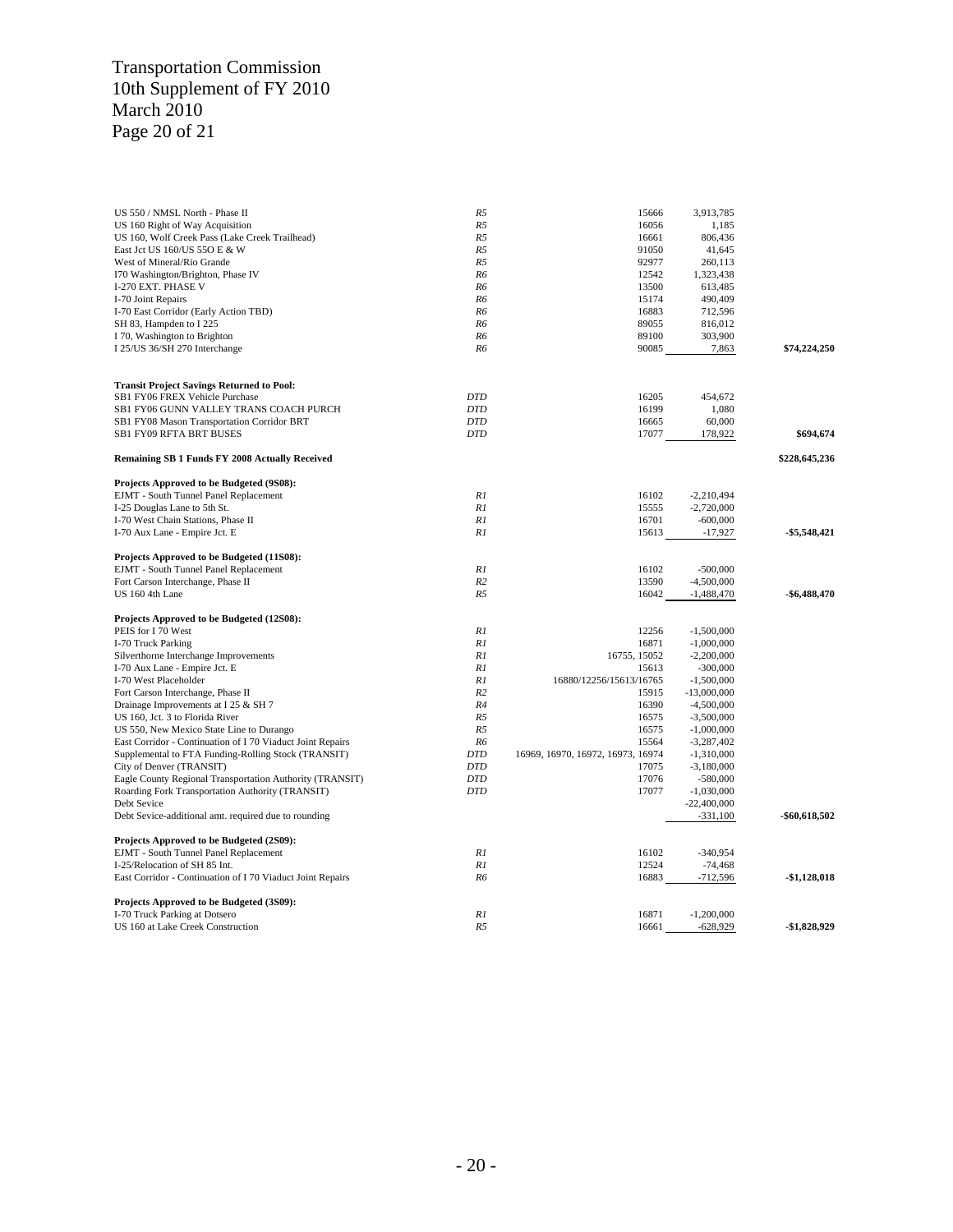#### Transportation Commission 10th Supplement of FY 2010 March 2010 Page 21 of 21

| Projects Approved to be Budgeted (5S09):                                                                       |                |                                   |               |                          |
|----------------------------------------------------------------------------------------------------------------|----------------|-----------------------------------|---------------|--------------------------|
| US 40/287 (Final PE Full Corridor)                                                                             | R1             | 12325                             | $-1,100,000$  |                          |
| I 25 Lane Balance Project                                                                                      | R1             | 16602                             | $-3,200,000$  |                          |
| I 70 West                                                                                                      | R1             | 16871, 15613, 16755, 15954, 17070 | $-4,500,000$  |                          |
| I 25/SH 16 (Ft. Carson) Interchange Phase II                                                                   | R <sub>2</sub> | 15915                             | $-7,000,000$  |                          |
| I 70 Fiber Optic IT Phase I                                                                                    | R3             | 17058                             | $-300,000$    |                          |
| I 70 Fiber Optic IT Phase II                                                                                   | R3             | 17059                             | $-200,000$    |                          |
| I 70 Phase I Truck Parking Plan Implementation                                                                 | R <sub>3</sub> | 17067                             | $-300,000$    |                          |
| Wildlife Fencing                                                                                               | R <sub>3</sub> | 17066                             | $-3,500,000$  |                          |
| Roaring Fork Transporation Authority (TRANSIT)                                                                 | <b>DTD</b>     | 17077                             | $-3,450,000$  | -\$23,550,000            |
| Projects where bond funds were swapped with SB-1 funds                                                         |                |                                   |               |                          |
| I 25 in CS, Design-Build                                                                                       | R <sub>2</sub> | 14740                             | $-527,580$    |                          |
| JCT SH 83 - West                                                                                               | R <sub>2</sub> | 88175                             | $-271,579$    |                          |
| Arbitrage Expense Transbonds                                                                                   | HO             | 15587                             | $-226,231$    | \$1,025,390              |
| Projects Approved to be Budgeted (8S09):                                                                       |                |                                   |               |                          |
| I-70 PEIS                                                                                                      | R1             | 12256                             | $-1,000,000$  |                          |
| EJMT 2400CC Medium Voltage Switch Gear                                                                         | R1             | 17148                             | $-400,000$    |                          |
| Powers Boulevard Environmental Assessment                                                                      | R <sub>2</sub> | 13589                             | $-750,000$    |                          |
| RTD-Access-a-Ride - FY 2008 (TRANSIT)                                                                          | <b>DTD</b>     | 16825                             | $-2,500$      |                          |
| Rolling Stock - FY 2008 (TRANSIT)                                                                              | <b>DTD</b>     | 16973                             | $-20,000$     |                          |
| RTD Access-a-Ride - FY 2009 (TRANSIT)                                                                          | <b>DTD</b>     | 16825                             | $-1,078,000$  |                          |
| RFTA - FY 2008 (TRANSIT)                                                                                       | <b>DTD</b>     |                                   | $-1,506,400$  |                          |
| Purchase Two Vehicles for Pueblo (TRANSIT)                                                                     | <b>DTD</b>     |                                   | $-80,000$     | -\$4,836,900             |
|                                                                                                                |                |                                   |               |                          |
| Projects Approved to be Budgeted (10S09):                                                                      |                |                                   |               |                          |
| I-25 South Corridor Design                                                                                     | R1             | 13705                             | $-475,000$    |                          |
| I-25 North Design Build Procurement                                                                            | R <sub>2</sub> | 17354                             | $-700,000$    |                          |
| US 550 @ Farmington Hill (TC Resolution 1702)                                                                  | R <sub>5</sub> | 16575                             | 6,700,000     |                          |
| US 550, NMSL North Phase II (TC Resolution 1702)                                                               | R <sub>5</sub> | 15666                             | 4,239,951     |                          |
| US 160 Interchange Phase III (TC Resolution 1702)                                                              | R <sub>5</sub> | 17280                             | $-6,700,000$  | \$3,064,951              |
| Projects Approved to be Budgeted (6S10):                                                                       |                |                                   |               |                          |
| Powers/SH16 Initial Connect                                                                                    | R <sub>2</sub> | 13590                             | 300,000       |                          |
| SH 16 @ SH 85 Interchange                                                                                      | R <sub>2</sub> | 15915                             | $-300,000$    |                          |
| I-70 Dowd Junction PE                                                                                          | R3             | 15637                             | 175,000       |                          |
| I-70 Eagle Interchange                                                                                         | R <sub>3</sub> | 16594                             | $-175,000$    | \$0                      |
|                                                                                                                |                |                                   |               |                          |
| Projects Approved to be Budgeted FY 2010<br>Debt Service                                                       |                |                                   |               |                          |
|                                                                                                                | HQ             |                                   | -93,332,963   | -\$96,018,454            |
| 7th Pot Earmark Match                                                                                          | HQ<br>R1       | 17502                             | $-2,685,491$  |                          |
| * I-70 Floyd Hill Design Speed Study \$300,000                                                                 |                |                                   |               |                          |
| Projects Approved to be Budgeted (8S10):                                                                       |                |                                   |               |                          |
| <b>US 287 Phase 1</b>                                                                                          | R1             |                                   | $-15,000,000$ |                          |
| Retain \$5 million in Reserve                                                                                  | SW             |                                   | $-5,000,000$  | $-$20,000,000$           |
| <b>Remaining SB 1 Highway Funds Actually Received</b><br><b>Remaining SB 1 Transit Funds Actually Received</b> |                |                                   |               | \$5,415,611<br>\$726,449 |

Unbudgeted Projects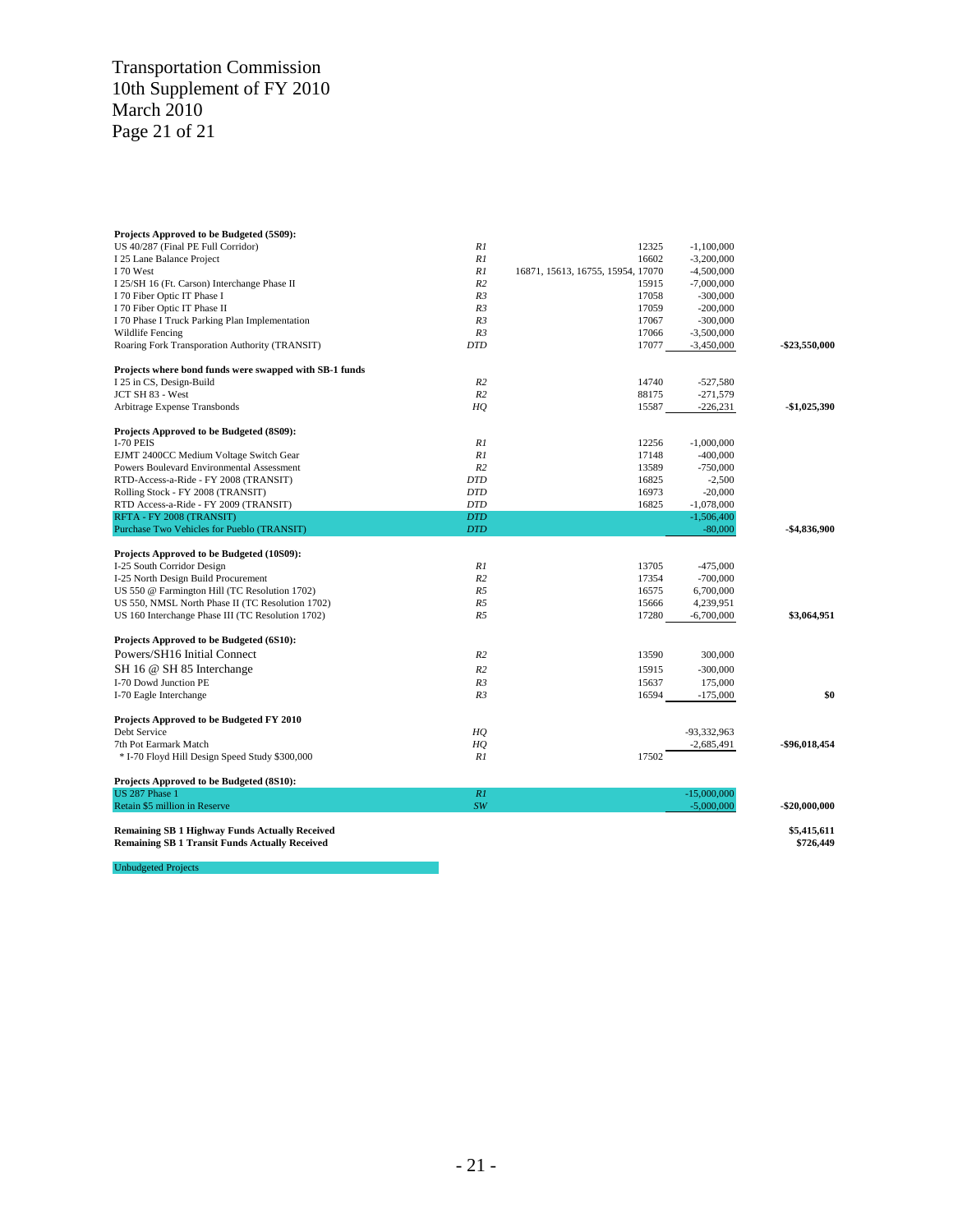# **COLORADO DEPARTMENT OF TRANSPORTATION**

# **STATE OF COLORADO**

**Tenth Supplement** 

**Fiscal year 2009-2010**

**Dated: March 8, 2010**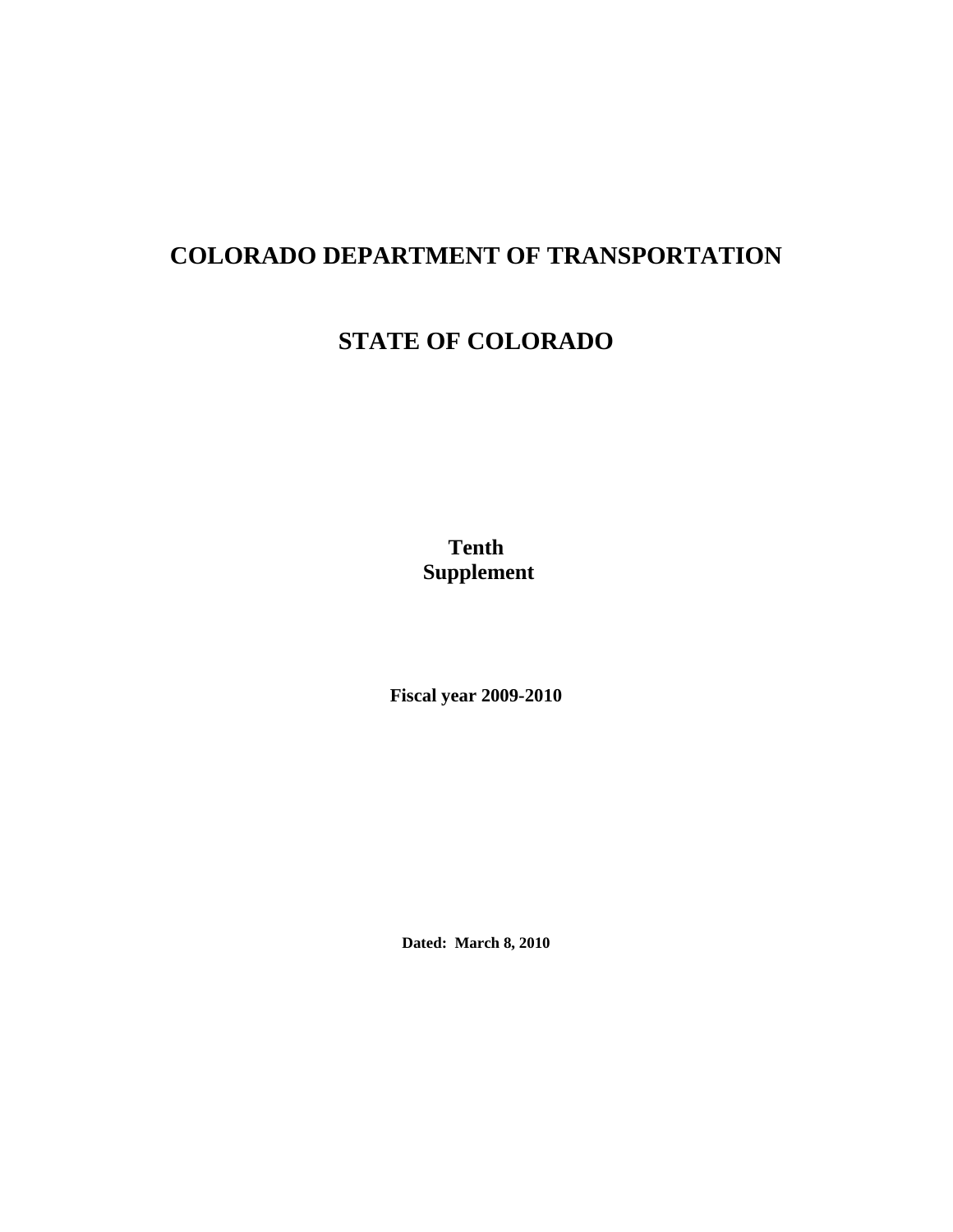# **COLORADO DEPARTMENT OF TRANSPORTATION**

# **STATE OF COLORADO**

**RESOLUTION NO. TC –** 

**"BE IT RESOLVED, That the Tenth Supplement to the Fiscal Year 2009-2010 Budget be approved by the Commission"**